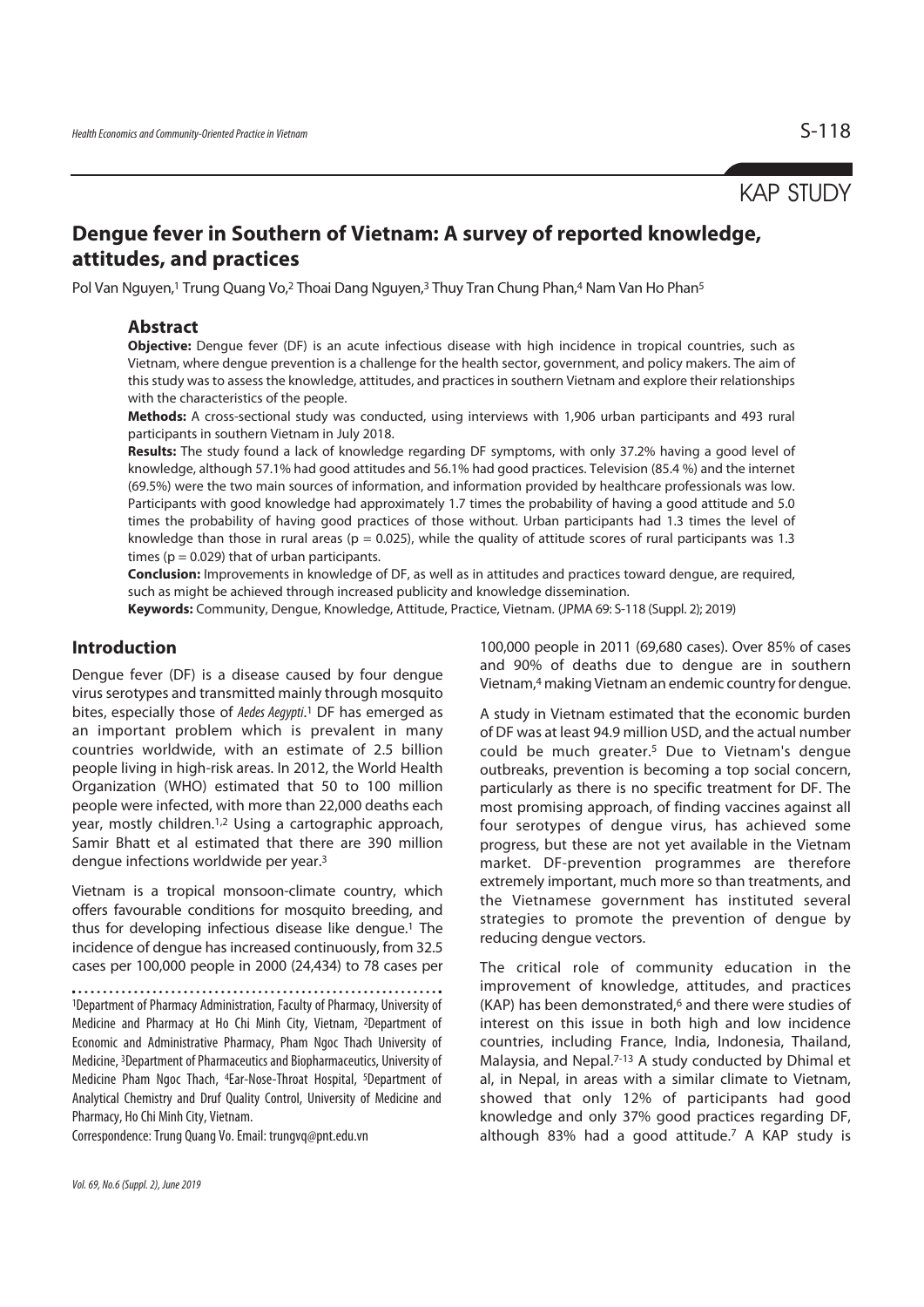therefore necessary to assess the effectiveness of educational efforts and to understand the KAP of people regarding the prevention of DF in light of WHO recommendations4 and the actual conditions and socioeconomic changes occurring in Vietnam.14-16

The knowledge gained from this survey will guide public administrators in planning, designing, and implementing initiatives, programmes, and policies related to dengue prevention, which may help to solve the growing problem of dengue infection. To date, there have been no studies on the KAP of the Vietnamese population; this study therefore aimed to assess the KAP among the Vietnamese residents regarding DF, in order to create a basis for improving and developing policies related to DF prevention in Vietnam.

## **Subjects and Methods**

A cross-sectional survey was conducted from July to September 2018 in Southern Vietnam to measure the KAP regarding dengue and to identify predictive factors.

# **Study Setting and Geographic Location**

At the time this study was conducted, the total population of Vietnam was approximately 92.6 million. According to government statistics, 32 southern locations (including three central cities and 29 provinces) were considered as endemic areas for dengue in Vietnam and were therefore chosen for data collection. These 32 provinces were divided into four areas, depending on their economic and geographic situations: central coastal area (total population 9.2 million in 2016), central highlands (5.7 million), south-eastern area (16.4 million), and Mekong River Delta (17.6 million).17

Sample size was calculated using the following formula

$$
N = \frac{Z_{\alpha/2} \times P(1-P)}{d^2}
$$
 (a)<sup>18</sup> ;  
 N' = Populationofthearea × 385 (b)  
5.7

A single population proportion formula (a) was used to estimate the minimum sample size. The following assumptions were made: 90% confidence interval ( $Z_{\alpha/2}$  = 1.96), 50% with good dengue-related KAP, and 5% margin of error. The calculated sample sizes were 271 for the central highlands, 440 for the central coastal area, 780 for the south-eastern area, and 840 for the Mekong River Delta, based on formula (b). In total, the study required a minimum of 2,331 participants. Assuming 20% missing or invalid results, 2,797 questionnaires were administered.

The study tool was a questionnaire used to explore the

KAP regarding dengue was adapted and re-designed from two previous studies.7,8 The initial version was pre-tested on a pilot population of 200 rural and urban residents throughout the 32 provinces to determine validity and reliability, which was demonstrated by Cronbach's  $\alpha$  of at least 0.7 for each of the sections of the questionnaire.19 The final 51-item questionnaire included four sections:

Section 1: Demographic characteristics of the respondent (11 items).

Section 2: Knowledge regarding symptoms of dengue and prevention methods (19 items;  $\alpha = 0.7$ ).

Section 3: Attitudes toward DF (13 items;  $\alpha = 0.8$ ).

Section 4: Practices in dengue prevention (8 items;  $\alpha = 0.7$ ).

**Study Subjects:** The target population of this study was all adults living in southern Vietnam. Participants were recruited if they met the following inclusion criteria: i) age at least 18 years ii) Vietnamese nationality, iii) able to communicate fluently in Vietnamese, and iv) self-reporting no symptoms or diagnosis of dengue at the time of enrollment.

Volunteer participants were recruited through convenience sampling. Face-to-face interviews were conducted by ten undergraduate pharmacy students, who were trained for a week to manage the interviews confidently. To minimize collection-related bias, no overt cues or signs regarding correct answers were given to the respondents during the interview. Incomplete questionnaires were considered as missing values and excluded from data analysis.

**Statistical Analysis:** Answers from the questionnaires were tabulated using Microsoft Excel 2016 for Windows® to double-check input progress, then analyzed using Statistical Package for the Social Sciences (SPSS® 20.0). In Section 2 (knowledge), correct answers were marked as one point and incorrect or unknown answers were marked as zero, resulting in a "K-score" range from 0 to 19. In Section 3 (attitudes), a five-point Likert scale was used, ranging from 1 (strongly disagree) to 5 (strongly agree), with the mid-point being "not sure". Responses of 4 or 5 were marked as one point and the remainder marked as zero (''not sure'' was marked as zero because this was most commonly the response of participants who had the least knowledge or understanding of the statements<sup>20</sup>), resulting in an "A-score" range from 0 to 13. In Section 4 (practice), dichotomous choice (Yes/No) questions were asked; "Yes" responses were marked as one point and "No" responses were marked as zero, resulting in a "Pscore" range from 0 to 8.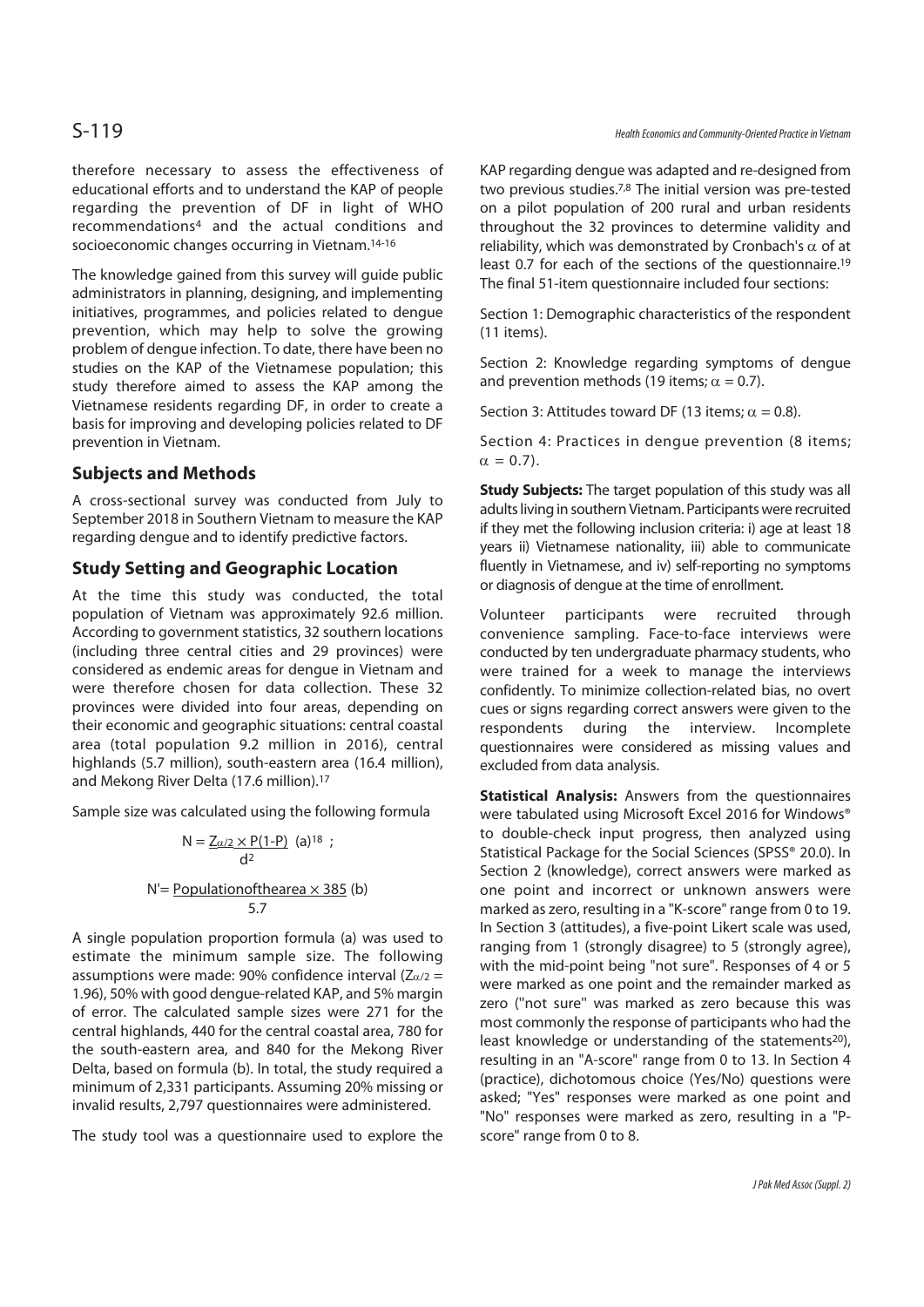Table-1: Characteristics of participants involved in the study.

| Code            | <b>Variables</b>                        | Rural         | Urban         | <b>Total</b>  | $P-value*$ |             |         |         |
|-----------------|-----------------------------------------|---------------|---------------|---------------|------------|-------------|---------|---------|
|                 |                                         | $n = 493$     | $\%$          | $n=1,906$     | $\%$       | $N = 2,399$ | %       |         |
|                 |                                         |               |               |               |            |             |         |         |
| А               | Age                                     |               |               |               |            |             |         | < 0.001 |
|                 | Median (Q1-Q3)                          | $28(22 - 37)$ | $25(22 - 32)$ | $25(22 - 33)$ |            |             |         |         |
| Α1              | $18 - 30$                               | 293           | 59.4          | 1,369         | 71.8       | 1,662       | 69.3    |         |
| A2              | $30 - 45$                               | 117           | 23.7          | 394           | 20.7       | 511         | 21.3    |         |
| A3              | $45 - 60$                               | 61            | 12.4          | 112           | 5.9        | 173         | 7.2     |         |
| A4              | $>60$                                   | 22            | 4.5           | 31            | 1.6        | 53          | 2.2     |         |
| G               | Gender                                  |               |               |               |            |             |         | < 0.001 |
| G1              | Male                                    | 151           | 30.6          | 674           | 35.4       | 825         | 34.4    |         |
| G2              | Female                                  | 342           | 69.4          | 1,232         | 64.6       | 1,574       | 65.6    |         |
| ΜS              | Marital status                          |               |               |               |            |             |         | < 0.001 |
| MS1             | Single/widowed/divorced                 | 294           | 59.6          | 1,419         | 74.4       | 1,713       | 71.4    |         |
| MS2             | Married                                 | 199           | 40.4          | 487           | 25.6       | 686         | 28.6    |         |
| OC              | <b>Occupation</b>                       |               |               |               |            |             |         | < 0.001 |
| 0C1             | Farmer/Worker                           | 62            | 12.6          | 113           | 5.9        | 175         | 7.3     |         |
| 0C2             | Civil servant/Officer                   | 110           | 22.3          | 371           | 19.5       | 481         | 20.1    |         |
| OC3             | Housewife                               | 49            | 9.9           | 182           | 9.5        | 231         | 9.6     |         |
| 0C4             | University student                      | 215           | 43.6          | 973           | 51.0       | 1188        | 49.5    |         |
| 0C <sub>5</sub> | $0$ thers $(a)$                         | 57            | 11.6          | 267           | 14.0       | 324         | 13.5    |         |
| EL              | <b>Education level</b>                  |               |               |               |            |             |         | < 0.001 |
| EL <sub>1</sub> | Primary school or lower                 | 24            | 4.9           | 13            | 0.7        | 37          | 1.5     |         |
| EL <sub>2</sub> | Secondary school                        | 35            | 7.1           | 50            | 2.6        | 85          | 3.5     |         |
| EL <sub>3</sub> | High school                             | 194           | 39.4          | 881           | 46.2       | 1075        | 44.8    |         |
| EL <sub>4</sub> | College                                 | 128           | 26.0          | 362           | 19.0       | 490         | 20.4    |         |
| EL <sub>5</sub> | University or higher                    | 112           | 22.7          | 600           | 31.5       | 712         | 29.7    |         |
| MI              | Monthly income (USD)                    |               |               |               |            |             |         | < 0.001 |
| MI1             | $<$ 215                                 | 238           | 48.3          | 798           | 41.9       | 1,036       | 43.2    |         |
| MI2             | $215 - 430$                             | 143           | 29.0          | 520           | 27.3       | 663         | 27.6    |         |
| MI3             | $430 - 650$                             | 32            | 6.5           | 191           | 10.0       | 223         | 9.3     |         |
| MI4             | ?650                                    | 14            | 2.8           | 140           | 7.3        | 154         | 6.4     |         |
| MI <sub>5</sub> | NA(b)                                   | 66            | 13.4          | 257           | 13.5       | 323         | 13.5    |         |
| PE              | History of DF                           |               |               |               |            |             |         | < 0.001 |
| PE <sub>1</sub> | Yes                                     | 110           | 22.3          | 566           | 29.7       | 676         | 28.2    |         |
| PE <sub>2</sub> | No                                      | 383           | 77.7          | 1,340         | 70.3       | 1,723       | 71.8    |         |
| RE              | Know someone else who has history of DF |               |               |               |            |             | 0.160   |         |
| RE1             | Yes                                     | 330           | 66.9          | 1211          | 63.5       | 1,541       | 64.2    |         |
| RE <sub>2</sub> | No                                      | 163           | 33.1          | 695           | 36.5       | 858         | 35.8    |         |
| C               | Have children under 18                  |               |               |               |            | < 0.001     |         |         |
| C1              | Yes                                     | 137           | 27.8          | 364           | 19.1       | 501         | 20.9    |         |
| C <sub>2</sub>  | No                                      | 356           | 72.2          | 1,542         | 80.9       | 1,898       | 79.1    |         |
|                 | Level of Score KAP                      |               |               |               |            |             |         |         |
| GK              | Good knowledge level                    | 162           | 32.9          | 731           | 38.4       | 893         | 37.2    | < 0.001 |
| GА              | Good attitude level                     | 303           | 61.5          | 1,067         | 56.0       | 1,370       | 57.1    | < 0.001 |
| GP              | Good practice level                     | 267           | 54.2          | 1,079         | 56.6       | 1,346       | 56.1    | < 0.001 |
|                 | Source of information                   |               |               |               |            |             |         |         |
|                 | Television                              | 427           | 86.6          | 1,622         | 85.1       | 2,049       | 85.4    | 0.107   |
|                 | Internet                                | 303           | 61.5          | 1,364         | 71.6       | 1,667       | 69.5    | 0.396   |
|                 | Family/Friends                          | 277           | 56.2          | 1,129         | 59.2       | 1,406       | 58.6    | < 0.001 |
|                 | Book/Newspaper/ Magazine                | 263           | 53.3          | 1,062         | 55.7       | 1,325       | 55.2    | 0.221   |
|                 | Schools                                 | 260           | 52.7          | 1,035         | 54.3       | 1,295       | 54.0    | 0.345   |
|                 | Poster                                  | 228           | 46.2          | 912           | 47.8       | 1,140       | 47.5    | 0.535   |
|                 | Health professionals                    | 256           | 51.9          | 825           | 43.3       | 1,081       | 45.1    | 0.526   |
|                 | Local announcement                      | 221           | 44.8          | 602           | 31.6       | 823         | 34.3    | 0.001   |
|                 | Radio                                   | 123           | 24.9          | 411           | $21.6$     | 534         | 22.3    | < 0.001 |
|                 | <b>Others</b>                           | 14            | $2.8\,$       | 54            | $2.8\,$    | 68          | $2.8\,$ | 0.107   |

Note: (a) Engineer, photographer, doctor, etc. (b) Not available - Respondents did not want to answer.

\* All P-values are based on chi-square analysis of numbers in each category. Abbreviations: DF, Dengue fever; Q1, quartile 25% percentile; Q3, quartile 75% percentile.

Vol. 69, No.6 (Suppl. 2), June 2019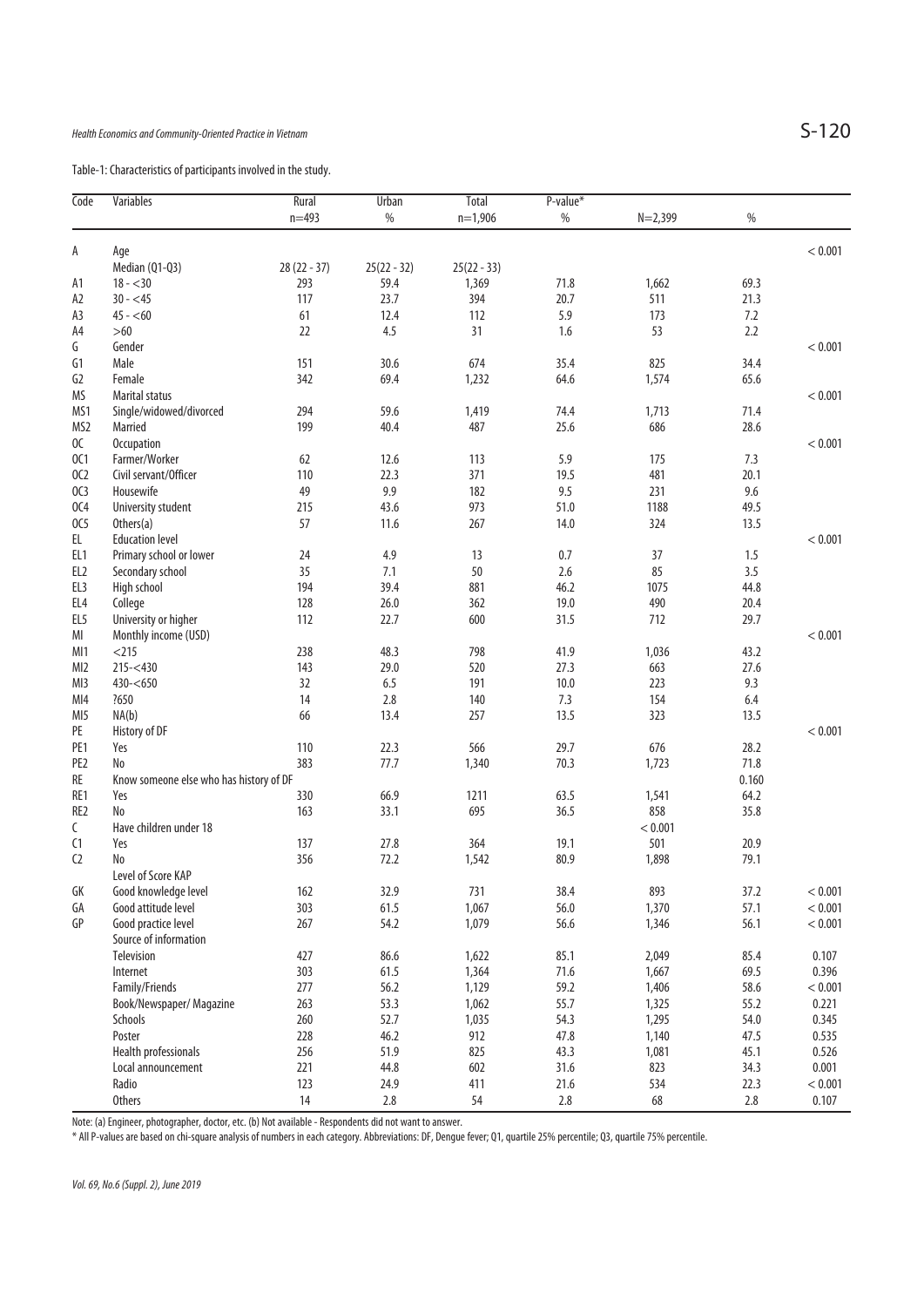The mean scores from each section-K, A, and P-were compared between demographic subgroups using Chisquare tests and Fisher exact tests. A binary logistic regression analysis was also performed to calculate crude odds ratios and 95% confidence intervals. The aim of the regression analysis was to identify predictors of the KAP level (good or poor). The good level was assigned if the total score of the section was at least 80% of the maximum score, i.e., K-score of 16-19 points, A-score of 11-13 points, and P-score of 7-8 points. Statistical significance was considered to be a p-value less than 0.05.

**Ethical Considerations:** This study received approval from the Science Research Committee of the Faculty of Pharmacy at the University of Medicine and Pharmacy in Ho Chi Minh City. Participants were informed of the purpose and related methodology and were asked to sign an informed consent form prior to enrollment, to ensure voluntariness and anonymity. Participants were free to refuse to answer any question and to quit at any time during the interview.

## **Results**

Table-1 shows the characteristics of participants; from the

Table-2: Scores and binary logistic regression analysis related to knowledge levels (good vs. poor) [N = 2,399].

| Urban $(n=493)$  |           |                     |                   |                        |  |
|------------------|-----------|---------------------|-------------------|------------------------|--|
| Variable         | Mean (SD) | Median (25-75)      | OR (95%CI)        | P-value                |  |
| А                |           |                     |                   |                        |  |
| A1               | 14.4(2.5) | $15.0(13.0 - 16.0)$ | 1.0               | 0.056                  |  |
| A <sub>2</sub>   | 14.7(2.6) | $15.0(13.0 - 17.0)$ | $1.3(1.0 - 1.6)$  | 0.025                  |  |
| A3               | 14.0(2.5) | $14.0(12.0 - 16.0)$ | $0.8(0.5 - 1.2)$  | 0.196                  |  |
| A4               | 14.1(2.2) | $15.0(12.5 - 16.0)$ | $1.1(0.5 - 2.2)$  | 0.882                  |  |
| G                |           |                     |                   |                        |  |
| G1               | 14.4(2.5) | $15.0(13.0 - 16.0)$ | 1.0               | 0.301                  |  |
| G <sub>2</sub>   | 14.5(2.5) | $15.0(13.0 - 16.0)$ | $1.1(0.9 - 1.3)$  |                        |  |
| MS               |           |                     |                   |                        |  |
| MS1              | 14.4(2.5) | $15.0(13.0 - 16.0)$ | 1.0               | 0.435                  |  |
| MS <sub>2</sub>  |           |                     | $0.9(0.7 - 1.1)$  |                        |  |
| OC               | 14.4(2.6) | $15.0(13.0 - 16.0)$ |                   |                        |  |
| 0C1              | 14.0(2.8) | $14.0(12.0 - 16.0)$ | 1.0               | 0.358                  |  |
| 0C2              |           | $15.0(13.0 - 16.0)$ | $1.2(0.8 - 1.9)$  | 0.322                  |  |
|                  | 14.4(2.6) |                     |                   |                        |  |
| OC3              | 14.5(2.4) | $15.0(13.0 - 16.0)$ | $1.0(0.6 - 1.7)$  | 0.852                  |  |
| 0C4              | 14.5(2.5) | $15.0(13.0 - 16.0)$ | $1.1(0.7 - 1.7)$  | 0.596                  |  |
| 0C5              | 14.3(2.6) | 15.0 (12.0 - 16.0)  | $0.9(0.6 - 1.4)$  | 0.629                  |  |
| EL               |           |                     |                   |                        |  |
| EL <sub>1</sub>  | 13.1(2.9) | $13.0(11.0 - 15.0)$ | 1.0               | < 0.001                |  |
| EL <sub>2</sub>  | 12.8(2.5) | $13.0(11.0 - 15.0)$ | $0.9(0.2 - 4.0)$  | 0.934                  |  |
| EI3              | 14.4(2.4) | $15.0(13.0 - 16.0)$ | $1.8(0.5 - 6.5)$  | 0.382                  |  |
| $E$ <sub>4</sub> | 14.7(2.5) | $15.0(13.0 - 16.0)$ | $2.8(0.7 - 10.2)$ | 0.128                  |  |
| EI5              | 14.5(2.6) | $15.0(13.0 - 16.0)$ | $2.3(0.6 - 8.5)$  | 0.205                  |  |
| MI               |           |                     |                   |                        |  |
| MI1              | 14.5(2.5) | $15.0(13.0 - 16.0)$ | 1.0               | 0.058                  |  |
| MI2              | 14.4(2.5) | $15.0(13.0 - 16.0)$ | $0.9(0.8 - 1.2)$  | 0.617                  |  |
| MI3              | 14.0(2.6) | $14.0(12.0 - 16.0)$ | $0.8(0.6 - 1.1)$  | 0.190                  |  |
| MI4              | 14.9(2.3) | $15.0(13.0 - 17.0)$ | $1.5(1.0 - 2.1)$  | 0.030                  |  |
| MI5              | 14.5(2.6) | $15.0(13.0 - 16.0)$ | $1.1(0.9 - 1.5)$  | 0.368                  |  |
| PE               |           |                     |                   |                        |  |
| PE <sub>1</sub>  | 14.4(2.5) | $15.0(13.0 - 16.0)$ | 1.0               | 0.040                  |  |
| PE <sub>2</sub>  | 14.6(2.6) | $15.0(13.0 - 16.0)$ | $1.2(1 - 1.5)$    |                        |  |
| RE               |           |                     |                   |                        |  |
| RE1              | 14.3(2.5) | $15.0(13.0 - 16.0)$ | 1.0               | 0.070                  |  |
| RE <sub>2</sub>  | 14.5(2.5) | $15.0(13.0 - 16.0)$ | $1.2(1 - 1.5)$    |                        |  |
| C                |           |                     |                   |                        |  |
| C1               | 14.4(2.5) | $15.0(13.0 - 16.0)$ | 1.0               | 0.376                  |  |
| C <sub>2</sub>   | 14.5(2.6) | $15.0(13.0 - 16.0)$ | $1.1(0.9 - 1.4)$  |                        |  |
|                  |           |                     |                   | Contd. on next page>>> |  |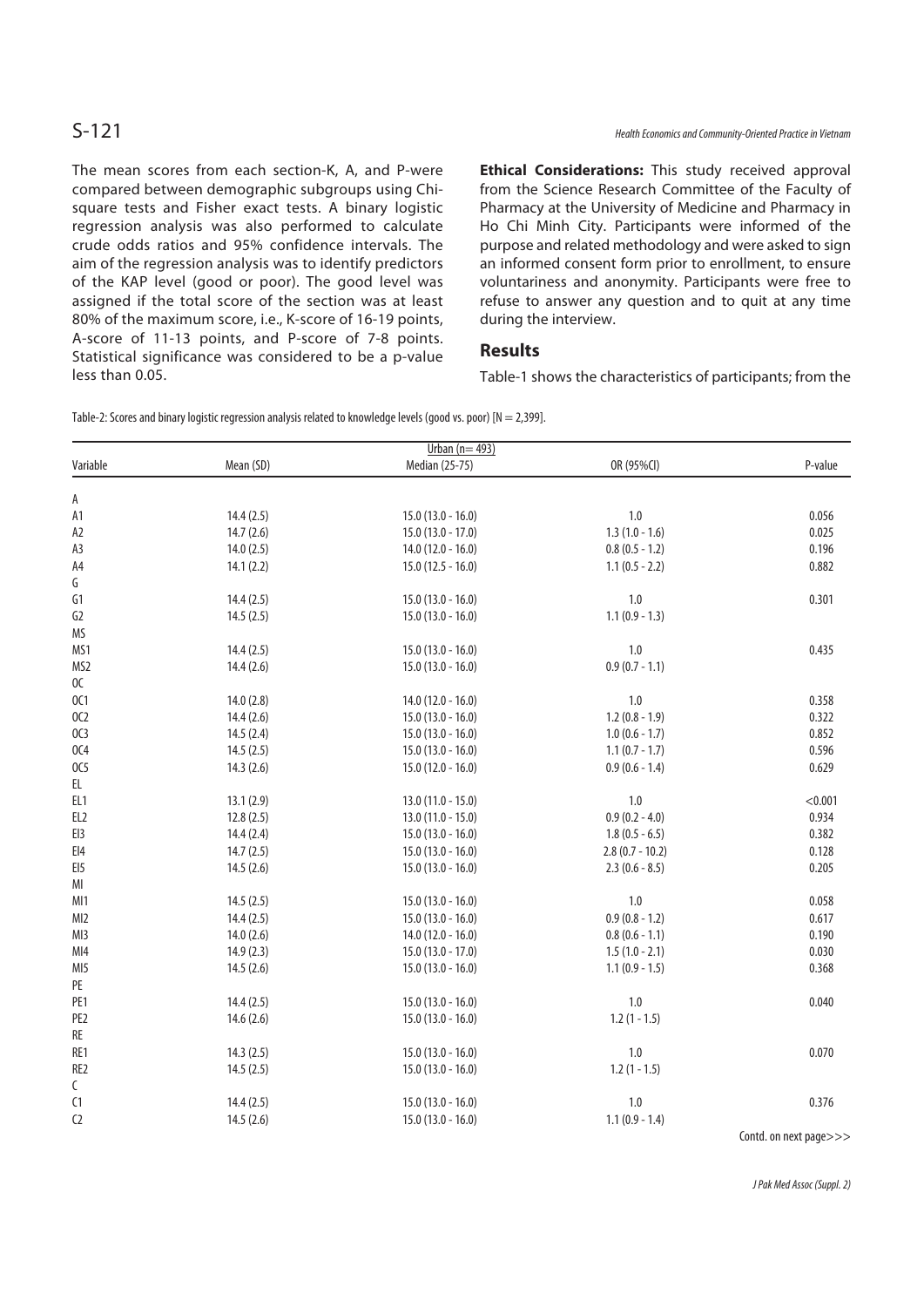Health Economics and Community-Oriented Practice in Vietnam  $S-122$ 

|                  |           | Rural (n= 1,906)    |                   |                        |
|------------------|-----------|---------------------|-------------------|------------------------|
| Variable         | Mean (SD) | Median (25-75)      | OR (95%CI)        | P-value                |
|                  |           |                     |                   |                        |
| A                |           |                     |                   |                        |
| A1               | 14.2(2.6) | $15.0(12.0 - 16.0)$ | $\mathbf{1}$      | 0.581                  |
| A2               | 14.1(2.5) | $14.0(13.0 - 16.0)$ | $0.8(0.5 - 1.3)$  | 0.305                  |
| A3               | 14.3(2.6) | $15.0(13.0 - 16.0)$ | $1.2(0.7 - 2.1)$  | 0.524                  |
| A4               | 13.9(2.6) | $14.0(13.0 - 16.0)$ | $1.1(0.5 - 2.8)$  | 0.78                   |
| G                |           |                     |                   |                        |
| G1               | 14.3(2.6) | $15.0(12.0 - 16.0)$ | $\mathbf{1}$      | 0.482                  |
| G2               | 14.1(2.5) | $15.0(13.0 - 16.0)$ | $0.9(0.6 - 1.3)$  |                        |
| MS               |           |                     |                   |                        |
| MS1              | 14.4(2.6) | $15.0(13.0 - 16.0)$ | 1                 | 0.003                  |
| MS <sub>2</sub>  | 13.8(2.4) | 14.0 (12.0 - 15.5)  | $0.5(0.4 - 0.8)$  |                        |
| $0\mathsf{C}$    |           |                     |                   |                        |
| 0C1              |           |                     | $\mathbf{1}$      |                        |
|                  | 12.9(2.2) | $13.0(11.0 - 14.0)$ |                   | 0.004                  |
| 0C <sub>2</sub>  | 14.3(2.3) | $15.0(13.0 - 16.0)$ | $4.0(1.7 - 9.3)$  | 0.001                  |
| OC3              | 13.7(2.9) | $14.0(11.0 - 16.0)$ | $3.0(1.1 - 7.8)$  | 0.026                  |
| 0C4              | 14.7(2.5) | $15.0(13.0 - 16.0)$ | $4.2(1.9 - 9.4)$  | $\bf{0}$               |
| 0C5              | 13.7(2.6) | $13.0(12.0 - 16.0)$ | $2.4(0.9 - 6.2)$  | 0.069                  |
| EL               |           |                     |                   |                        |
| EL <sub>1</sub>  | 13.1(2.3) | 13.0 (12.0 - 14.0)  | $\mathbf{1}$      | 0.128                  |
| EL <sub>2</sub>  | 13.1(3.0) | $13.0(10.5 - 15.0)$ | $2.1(0.5 - 8.8)$  | 0.322                  |
| EI3              | 14.1(2.7) | $14.5(12.0 - 16.0)$ | $3.6(1.0 - 12.5)$ | 0.043                  |
| $E$ <sub>4</sub> | 14.5(2.4) | $15.0(13.0 - 16.0)$ | $3.4(1.0 - 12.1)$ | 0.057                  |
| EI5              | 14.4(2.3) | $15.0(13.0 - 16.0)$ | $4.4(1.2 - 15.5)$ | 0.023                  |
| $\mathsf{MI}$    |           |                     |                   |                        |
|                  |           |                     | $\mathbf{1}$      |                        |
| MI1              | 14.1(2.6) | $14.0(12.0 - 16.0)$ |                   | 0.18                   |
| MI2              | 14.3(2.6) | $15.0(12.5 - 16.0)$ | $1.4(0.9 - 2.1)$  | 0.142                  |
| MI3              | 13.7(2.3) | $14.0(12.8 - 15.0)$ | $0.5(0.2 - 1.3)$  | 0.157                  |
| MI4              | 13.9(2.4) | $14.0(13.0 - 15.0)$ | $0.6(0.2 - 2.2)$  | 0.45                   |
| MI5              | 14.5(2.4) | $15.0(13.0 - 16.0)$ | $1.3(0.7 - 2.2)$  | 0.418                  |
| $\mathsf{PE}$    |           |                     |                   |                        |
| PE <sub>1</sub>  | 14.1(2.5) | $14.0(12.0 - 16.0)$ | 1                 | 0.844                  |
| PE <sub>2</sub>  | 14.4(2.5) | $15.0(13.0 - 16.0)$ | $1.0(0.7 - 1.6)$  |                        |
| RE               |           |                     |                   |                        |
| RE1              | 13.7(2.4) | $13.0(12.0 - 16.0)$ | 1                 | 0.019                  |
| RE <sub>2</sub>  | 14.4(2.6) | $15.0(13.0 - 16.0)$ | $1.6(1.1 - 2.5)$  |                        |
| C                |           |                     | 1                 |                        |
| C1               | 14.3(2.6) | $15.0(13.0 - 16.0)$ |                   | 0.007                  |
| C <sub>2</sub>   | 13.8(2.4) | 14.0 (12.0 - 15.0)  | $0.5(0.3 - 0.8)$  |                        |
|                  |           |                     |                   |                        |
|                  |           | Total (N=2,399)     |                   |                        |
| Variable         | Mean (SD) | Median (25-75)      | OR (95%CI)        | P-value                |
|                  |           |                     |                   |                        |
| Α                |           |                     |                   |                        |
| A1               | 14.4(2.5) | $15.0(13.0 - 16.0)$ | 1                 | 0.386                  |
| A2               | 14.5(2.6) | $15.0(13.0 - 16.0)$ | $1.2(0.9 - 1.4)$  | 0.163                  |
| A3               | 14.1(2.5) | $15.0(12.0 - 16.0)$ | $0.9(0.6 - 1.2)$  | 0.409                  |
| A4               | 14.0(2.4) | $14.0(13.0 - 16.0)$ | $1.0(0.6 - 1.8)$  | 0.878                  |
| G                |           |                     |                   |                        |
| G1               | 14.4(2.5) | $15.0(13.0 - 16.0)$ | 1                 | 0.588                  |
| G <sub>2</sub>   |           |                     | $0.9(0.8 - 1.1)$  |                        |
|                  | 14.4(2.5) | $15.0(13.0 - 16.0)$ |                   |                        |
| MS               |           |                     |                   |                        |
| MS1              | 14.4(2.5) | $15.0(13.0 - 16.0)$ | 1                 | 0.289                  |
| MS <sub>2</sub>  | 14.2(2.5) | $15.0(13.0 - 16.0)$ | $0.9(0.8 - 1.1)$  |                        |
| OC               |           |                     |                   |                        |
| 0C1              | 13.6(2.7) | $14.0(11.0 - 16.0)$ | 1                 | 0.01                   |
|                  |           |                     |                   | Contd. on next page>>> |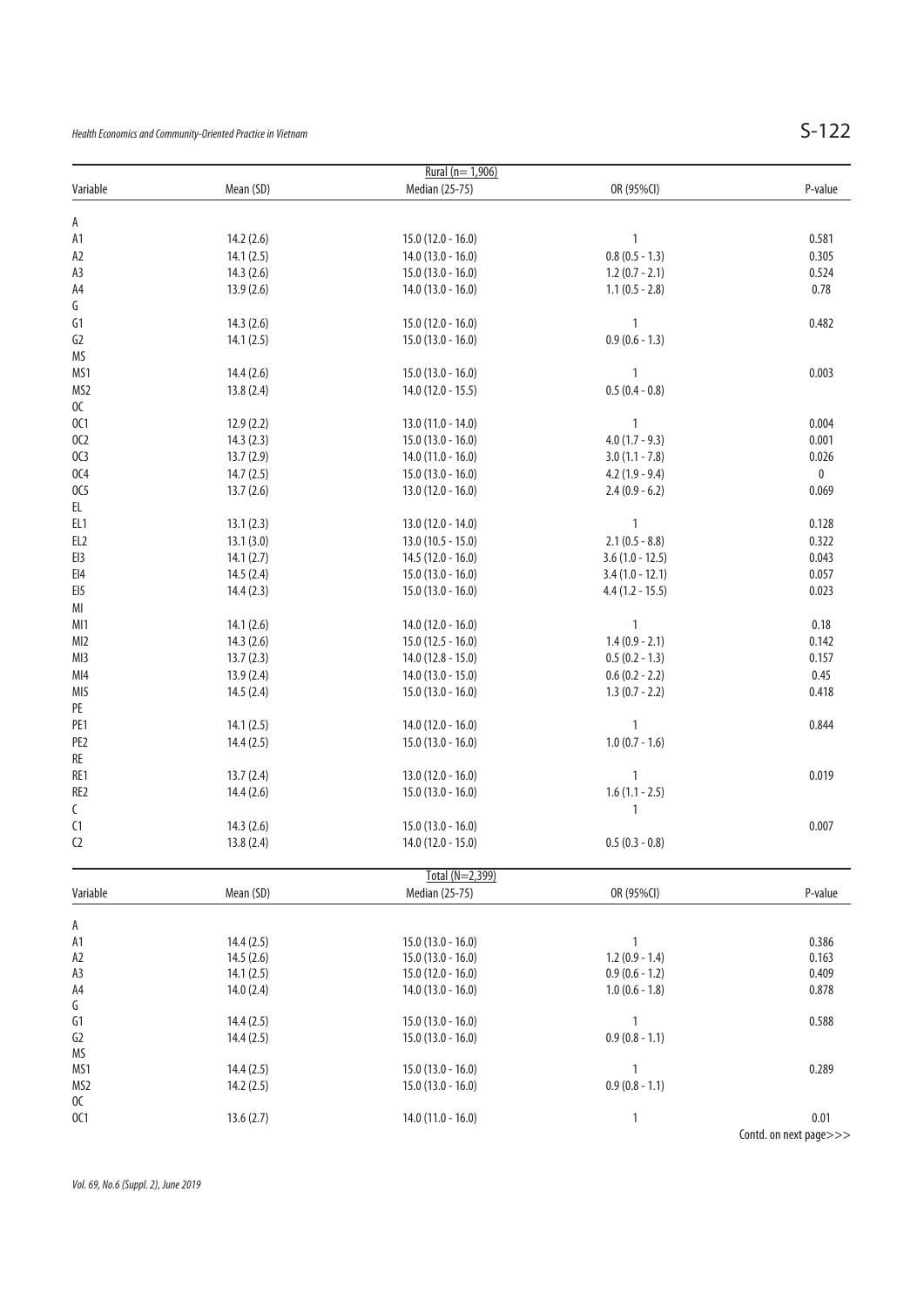S-123 **S-123** Health Economics and Community-Oriented Practice in Vietnam

| 14.4(2.5) | $15.0(13.0 - 16.0)$ | $1.8(1.2 - 2.6)$    | 0.003   |
|-----------|---------------------|---------------------|---------|
| 14.3(2.5) | $15.0(13.0 - 16.0)$ | $1.4(0.9 - 2.2)$    | 0.092   |
| 14.6(2.5) |                     | $1.6(1.1 - 2.3)$    | 0.006   |
| 14.2(2.6) | $14.0(12.0 - 16.0)$ | $1.2(0.8 - 1.8)$    | 0.309   |
|           |                     |                     |         |
| 13.1(2.5) | $13.0(11.0 - 14.0)$ |                     | < 0.001 |
| 12.9(2.7) | $13.0(11.0 - 15.0)$ | $1.5(0.5 - 4.1)$    | 0.442   |
| 14.3(2.5) | $15.0(13.0 - 16.0)$ | $2.7(1.1 - 6.6)$    | 0.025   |
| 14.7(2.4) | $15.0(13.0 - 16.0)$ | $3.7(1.5 - 9.1)$    | 0.004   |
| 14.5(2.5) | $15.0(13.0 - 16.0)$ | $3.5(1.5 - 8.6)$    | 0.005   |
|           |                     |                     |         |
| 14.4(2.5) | $15.0(13.0 - 16.0)$ | $\mathbf{1}$        | 0.046   |
| 14.4(2.5) | $15.0(13.0 - 16.0)$ | $1.0 (0.8 - 1.3)$   | 0.797   |
| 14.0(2.6) | $14.0(12.0 - 16.0)$ | $0.8(0.6 - 1.1)$    | 0.117   |
| 14.8(2.3) | $15.0(13.0 - 16.8)$ | $1.5(1.0 - 2.0)$    | 0.033   |
| 14.5(2.5) | $15.0(13.0 - 16.0)$ | $1.2(0.9 - 1.5)$    | 0.223   |
|           |                     |                     |         |
| 14.3(2.5) | $15.0(13.0 - 16.0)$ |                     | 0.036   |
| 14.6(2.6) | $15.0(13.0 - 16.0)$ | $1.2(1.0 - 1.5)$    |         |
|           |                     |                     |         |
| 14.2(2.5) | $14.0(12.3 - 16.0)$ |                     | 0.01    |
| 14.5(2.5) | $15.0(13.0 - 16.0)$ | $1.3(1.1 - 1.5)$    |         |
|           |                     |                     |         |
| 14.4(2.5) | $15.0(13.0 - 16.0)$ |                     | 0.436   |
| 14.3(2.6) | $15.0(12.0 - 16.0)$ | $0.9(0.8 - 1.1)$    |         |
|           |                     | $15.0(13.0 - 16.0)$ |         |

Table-3: Scores and binary logistic regression analysis related to attitude levels (good vs. poor) [N = 2,399].

|                   |           | Urban ( $n = 493$ ) |                  |                        |
|-------------------|-----------|---------------------|------------------|------------------------|
| Variable          | Mean (SD) | Median (25-75)      | OR (95%CI)       | P-value                |
| А                 |           |                     |                  |                        |
| A1                | 10.5(1.3) | $11.0(10.0 - 12.0)$ | 1.0              | < 0.001                |
| A <sub>2</sub>    | 10.7(1.2) | $11.0(10.0 - 12.0)$ | $1.5(1.2 - 1.9)$ | < 0.001                |
| A3                | 10.7(1.2) | $11.0(10.0 - 12.0)$ | $1.2(0.8 - 1.7)$ | 0.428                  |
| A4                | 10.9(1.3) | $11.0(11.0 - 12.0)$ | $3(1.3-7)$       | 0.011                  |
| G                 |           |                     |                  |                        |
| G1                | 10.5(1.3) | $11.0(10.0 - 12.0)$ | 1.0              | 0.025                  |
| G <sub>2</sub>    | 10.6(1.2) | $11.0(10.0 - 12.0)$ | $1.2(1 - 1.5)$   |                        |
| <b>MS</b>         |           |                     |                  |                        |
| MS1               | 10.5(1.2) | $11.0(10.0 - 12.0)$ | 1.0              | 0.078                  |
| MS2               | 10.6(1.3) | $11.0(10.0 - 12.0)$ | $1.2(1 - 1.5)$   |                        |
| 0C                |           |                     |                  |                        |
| 0C1               | 11.0(1.2) | $11.0(10.0 - 12.0)$ | 1.0              | 0.027                  |
| 0C <sub>2</sub>   | 10.6(1.3) | $11.0(10.0 - 12.0)$ | $0.7(0.5 - 1.2)$ | 0.195                  |
| OC3               | 10.5(1.3) | $11.0(9.0 - 12.0)$  | $0.6(0.4 - 0.9)$ | 0.027                  |
| 0C4               | 10.5(1.3) | $11.0(10.0 - 11.0)$ | $0.6(0.4 - 0.9)$ | 0.009                  |
| 0C <sub>5</sub>   | 10.6(1.2) | $11.0(10.0 - 12.0)$ | $0.7(0.4 - 1.1)$ | 0.148                  |
| EL                |           |                     |                  |                        |
| EL <sub>1</sub>   | 10.3(0.9) | $11.0(10.0 - 12.0)$ | 1                | 0.002                  |
| EL <sub>2</sub>   | 10.8(1.3) | $11.0(10.0 - 12.0)$ | $1.3(0.9 - 1.6)$ | 0.054                  |
| E13               | 10.4(1.3) | $11.0(10.0 - 11.0)$ | $1.1(0.6 - 2.0)$ | 0.021                  |
| $E$ <sub>14</sub> | 10.8(1.2) | $11.0(10.0 - 12.0)$ | $1.4(0.8 - 1.6)$ | 0.056                  |
| E15               | 10.5(1.3) | $11.0(10.0 - 12.0)$ | $1.1(0.9 - 1.6)$ | 0.036                  |
| MI                |           |                     |                  |                        |
| MI1               | 10.5(1.2) | $11.0(10.0 - 11.0)$ | 1.0              | 0.267                  |
| MI2               | 10.6(1.3) | $11.0(10.0 - 12.0)$ | $1.3(1 - 1.6)$   | 0.038                  |
|                   |           |                     |                  | Contd. on next page>>> |

J Pak Med Assoc (Suppl. 2)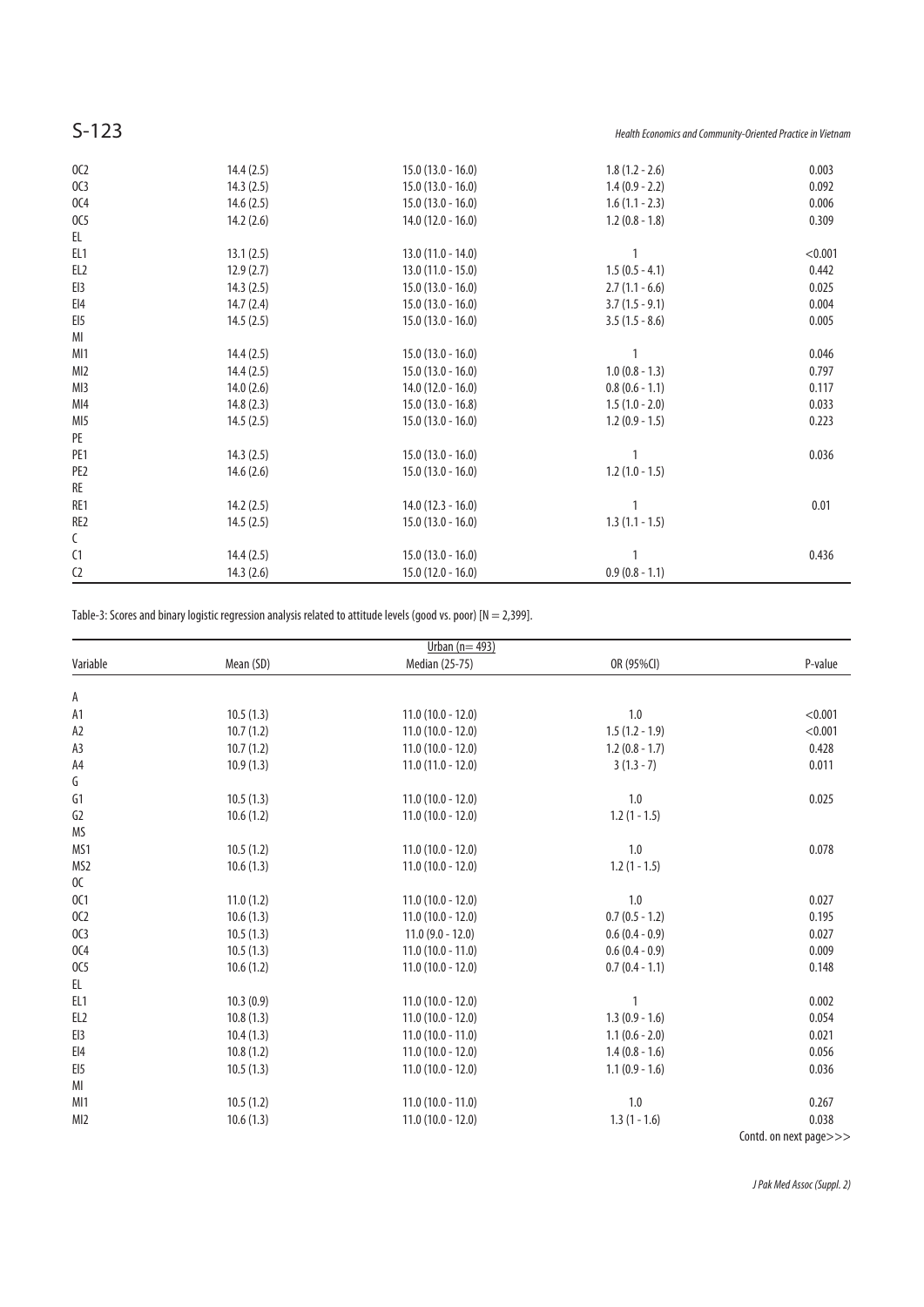Health Economics and Community-Oriented Practice in Vietnam  $S-124$ 

| MI3      | 10.5(1.3) | $11.0 (9.0 - 12.0)$ | $1(0.7 - 1.4)$   | 0.883   |
|----------|-----------|---------------------|------------------|---------|
| MI4      | 10.5(1.2) | $11.0(10.0 - 11.3)$ | $1(0.7 - 1.4)$   | 0.858   |
| MI5      | 10.6(1.2) | $11.0(10.0 - 12.0)$ | $1(0.8 - 1.3)$   | 0.980   |
| PE       |           |                     |                  |         |
| PE1      | 10.5(1.3) | $11.0(10.0 - 12.0)$ | 1.0              | 0.432   |
| PE2      | 10.6(1.2) | $11.0(10.0 - 12.0)$ | $1.1(0.9 - 1.3)$ |         |
| RE       |           |                     |                  |         |
| RE1      | 10.5(1.3) | $11.0(10.0 - 12.0)$ | 1.0              | 0.630   |
| RE2      | 10.6(1.3) | $11.0(10.0 - 12.0)$ | $1.0(0.9 - 1.3)$ |         |
| C        |           |                     |                  |         |
| C1       | 10.5(1.3) | $11.0(10.0 - 12.0)$ | 1.0              | 0.017   |
| C2       | 10.7(1.3) | $11.0(10.0 - 12.0)$ | $1.3(1.1 - 1.7)$ |         |
|          |           | Rural (n= 1906)     |                  |         |
| Variable | Mean (SD) | Median (25-75)      | OR (95%CI)       | P-value |
|          |           |                     |                  |         |
| А        |           |                     |                  |         |
| А1       | 10.6(1.2) | $11.0(10.0 - 12.0)$ | 1                | 0.026   |
| A2       | 10.9(1.2) | $11.0(10.0 - 12.0)$ | $1.8(1.1 - 2.9)$ | 0.011   |
| A3       | 11.0(1.2) | $11.0(10.0 - 12.0)$ | $1.4(0.8 - 2.4)$ | 0.274   |
| A4       | 10.9(1.3) | $11.0(11.0 - 12.0)$ | $2.6(0.9 - 7.3)$ | 0.063   |
| G        |           |                     |                  |         |
| G1       | 10.8(1.2) | $11.0(10.0 - 12.0)$ | 1                | 0.149   |
| G2       | 10.7(1.2) | $11.0(10.0 - 12.0)$ | $0.7(0.5 - 1.1)$ |         |
| ΜS       |           |                     |                  |         |
| MS1      | 10.6(1.2) | $11.0(10.0 - 12.0)$ | 1                | 0.044   |
| MS2      | 10.9(1.2) | $11.0(10.0 - 12.0)$ | $1.5(1 - 2.1)$   |         |
| OC.      |           |                     |                  |         |
| 0C1      | 10.7(1.4) | $11.0(9.0 - 12.0)$  | 1                | 0.424   |
| OC2      | 10.7(1.1) | $11.0(10.0 - 12.0)$ | $1.1(0.6 - 2)$   | 0.829   |
| OC3      | 10.7(1.3) | $11.0(10.0 - 12.0)$ | $0.7(0.3 - 1.6)$ | 0.406   |
| OC4      | 10.6(1.2) | $11.0(10.0 - 12.0)$ | $0.8(0.5 - 1.5)$ | 0.544   |
| OC5      | 11.1(1.2) | $12.0(10.0 - 12.0)$ | $1.4(0.6 - 3)$   | 0.402   |
| EL       |           |                     |                  |         |
| EL 1     | 10.4(0.8) | $11.0(10.0 - 11.0)$ | 1                | 0.016   |
| EL2      | 10.9(1.5) | $12.0(10.0 - 12.0)$ | $1.5(1.0 - 2.0)$ | 0.009   |
| El3      | 10.6(1.2) | $11.0(10.0 - 12.0)$ | $1.1(0.6 - 2.8)$ | 0.533   |
| EI4      | 10.8(1.2) | $11.0(10.0 - 12.0)$ | $1.3(0.5 - 1.3)$ | 0.379   |
| El5      | 10.7(1.2) | $11.0(10.0 - 12.0)$ | $1.3(0.8 - 2.2)$ | 0.291   |
| MI       |           |                     |                  |         |
| MI1      | 10.7(1.2) | $11.0(10.0 - 12.0)$ | 1                | 0.912   |
| MI2      | 10.7(1.2) | $11.0(10.0 - 12.0)$ | $1.1(0.7 - 1.6)$ | 0.819   |
| MI3      | 10.8(1.4) | $11.0(10.0 - 12.0)$ | $0.9(0.4 - 1.9)$ | 0.794   |
| MI4      | 10.4(1.3) | $10.5(9.3 - 11.8)$  | $0.6(0.2 - 1.8)$ | 0.384   |
| MI5      | 10.7(1.3) | $11.0(10.0 - 12.0)$ | $1(0.5 - 1.7)$   | 0.864   |
| PE       |           |                     |                  |         |
| PE1      | 10.7(1.2) | $11.0(10.0 - 12.0)$ | 1                | 0.562   |
| PE2      | 10.7(1.2) | $11.0(10.0 - 12.0)$ | $0.9(0.6 - 1.4)$ |         |
| RE       |           |                     |                  |         |

RE1 10.8 (1.2) 11.0 (10.0 - 12.0) 1<br>RE2 10.6 (1.2) 11.0 (10.0 - 12.0) 0.7 (0.5 - 1.1) 0.125  $11.0 (10.0 - 12.0)$  $(1)$  10.7 (1.2) 11.0 (10.0 - 12.0) 1<br>  $(10.0 - 12.0)$  1<br>  $(10.0 - 12.0)$  1.2 (0.8 - 1.9)  $11.0 (10.0 - 12.0)$ 

Vol. 69, No.6 (Suppl. 2), June 2019

 $\mathsf C$ 

Contd. on next page>>>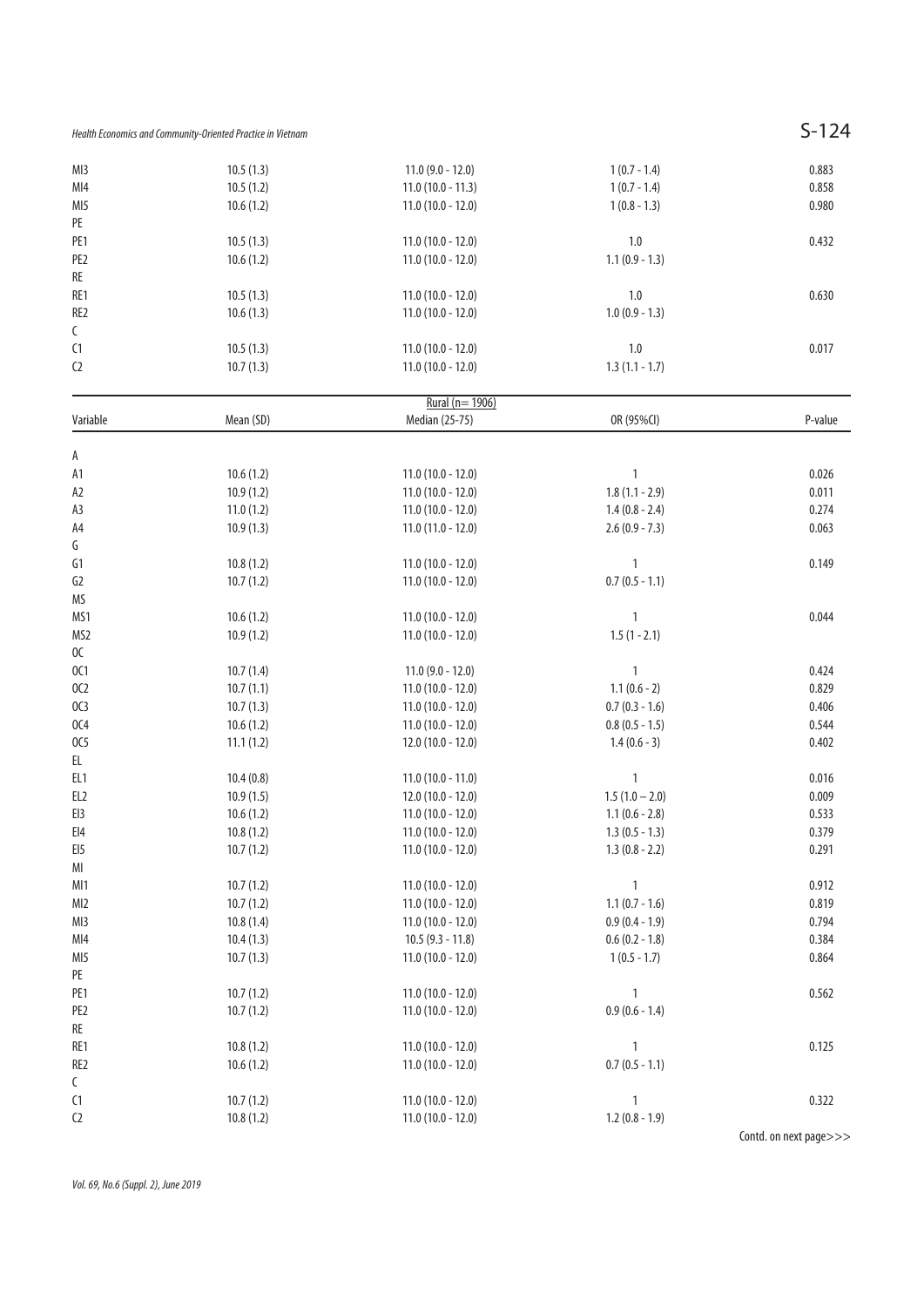| ۰, | ×.<br>٧ |
|----|---------|

| Total (N=2,399)   |           |                     |                  |         |  |
|-------------------|-----------|---------------------|------------------|---------|--|
| Variable          | Mean (SD) | Median (25-75)      | OR (95%CI)       | P-value |  |
|                   |           |                     |                  |         |  |
| А                 |           |                     |                  |         |  |
| A1                | 10.5(1.3) | $11.0(10.0 - 12.0)$ | $\mathbf{1}$     | < 0.001 |  |
| A <sub>2</sub>    | 10.8(1.2) | $11.0(10.0 - 12.0)$ | $1.6(1.3 - 2.0)$ | < 0.001 |  |
| A3                | 10.8(1.2) | $11.0(10.0 - 12.0)$ | $1.3(0.9 - 1.7)$ | 0.149   |  |
| A4                | 10.9(1.3) | $11.0(11.0 - 12.0)$ | $2.9(1.5 - 5.6)$ | 0.001   |  |
| G                 |           |                     |                  |         |  |
| G1                | 10.5(1.3) | $11.0(10.0 - 12.0)$ | $\mathbf{1}$     | 0.137   |  |
| G <sub>2</sub>    | 10.6(1.2) | $11.0(10.0 - 12.0)$ | $1.3(1.1 - 1.5)$ |         |  |
| MS                |           |                     |                  |         |  |
| MS1               | 10.5(1.2) | $11.0(10.0 - 12.0)$ | $\mathbf{1}$     | 0.006   |  |
| MS <sub>2</sub>   | 10.7(1.3) | $11.0(10.0 - 12.0)$ | $1.3(1.1 - 1.5)$ |         |  |
| OC                |           |                     |                  |         |  |
| 0C1               | 10.9(1.3) | $11.0(10.0 - 12.0)$ | $\mathbf{1}$     | 0.008   |  |
| 0C <sub>2</sub>   | 10.6(1.2) | $11.0(10.0 - 12.0)$ | $0.8(0.6 - 1.2)$ | 0.301   |  |
| OC3               | 10.5(1.3) | $11.0(9.0 - 12.0)$  | $0.6(0.4 - 0.9)$ | 0.021   |  |
| 0C4               | 10.5(1.2) | $11.0(10.0 - 12.0)$ | $0.6(0.5 - 0.9)$ | 0.007   |  |
| 0C5               | 10.7(1.2) | $11.0(10.0 - 12.0)$ | $0.8(0.6 - 1.2)$ | 0.307   |  |
| EL                |           |                     |                  |         |  |
| EL <sub>1</sub>   | 10.3(0.8) | $11.0(10.0 - 11.0)$ | $\mathbf{1}$     | 0.009   |  |
| EL <sub>2</sub>   | 10.8(1.4) | $11.0(10.0 - 12.0)$ | $1.3(0.5 - 1.7)$ | 0.35    |  |
| EI3               | 10.4(1.3) | $11.0(10.0 - 11.0)$ | $1.1(0.6 - 1.6)$ | 0.414   |  |
| $E$ <sub>14</sub> | 10.8(1.2) | $11.0(10.0 - 12.0)$ | $1.5(1.2 - 1.8)$ | 0.026   |  |
| EI <sub>5</sub>   | 10.6(1.2) | $11.0(10.0 - 12.0)$ | $1.3(1.0 - 1.6)$ | 0.064   |  |
| MI                |           |                     |                  |         |  |
|                   |           |                     |                  |         |  |
| MI1               | 10.5(1.2) | $11.0(10.0 - 12.0)$ | $\mathbf{1}$     | 0.241   |  |
| MI2               | 10.7(1.3) | $11.0(10.0 - 12.0)$ | $1.2(1.0 - 1.5)$ | 0.056   |  |
| MI3               | 10.5(1.3) | $11.0(10.0 - 12.0)$ | $1.0(0.7 - 1.3)$ | 0.897   |  |
| MI4               | 10.5(1.2) | $11.0(10.0 - 11.8)$ | $0.9(0.6 - 1.3)$ | 0.509   |  |
| MI5               | 10.6(1.3) | $11.0(10.0 - 12.0)$ | $1.0(0.8 - 1.3)$ | 0.911   |  |
| PE                |           |                     |                  |         |  |
| PE1               | 10.6(1.2) | $11.0(10.0 - 12.0)$ | $\mathbf{1}$     | 0.585   |  |
| PE <sub>2</sub>   | 10.6(1.2) | $11.0(10.0 - 12.0)$ | $1.1(0.9 - 1.3)$ |         |  |
| RE                |           |                     |                  |         |  |
| RE1               | 10.6(1.2) | $11.0(10.0 - 12.0)$ | $\mathbf{1}$     | 0.93    |  |
| RE <sub>2</sub>   | 10.6(1.3) | $11.0(10.0 - 12.0)$ | $1.0(0.8 - 1.1)$ |         |  |
| C                 |           |                     |                  |         |  |
| C1                | 10.5(1.2) | $11.0(10.0 - 12.0)$ | $\mathbf{1}$     | 0.009   |  |
| C <sub>2</sub>    | 10.7(1.2) | $11.0(10.0 - 12.0)$ | $1.3(1.1 - 1.6)$ |         |  |

total of 2,399 participants, 493 rural participants and 493 urban participants were needed. Most study participants were youngerthan 30 yearsage(69.3%) and unmarried (71.4%). The majority (71.8%) of participants had no personal experience of DF (71.8%) (Table-1, Figure-1).

Figure-1 summarizes the participants' resources for information on DF, with the two most common sources being television (85.4%) and the internet (69.5%). The proportion of internet-based information was statistically different between rural and urban areas (p<0.05) (Table-2).

Table-2 presents scores for knowledge of symptoms and preventions for DF, analyzed using binary logistic regression to identify factors that affect knowledge. The study found that 37.3% of participants had good knowledge levels, with occupation, education, personal experience of DF, and knowing people who have had DF being significantly associated with knowledge (Table-3).

Table-3 shows average scores for attitudes toward DF in urban areas, rural areas, and overall, and factors that affected those scores. Of the 2,399 participants, more than half had good attitude levels, which was more than those with good knowledge levels (Table-4).

Table-4 shows scores and logistic regression analysis of good practice levels. Participants who were married or had children were 1.5 to 2.0 times more likely to have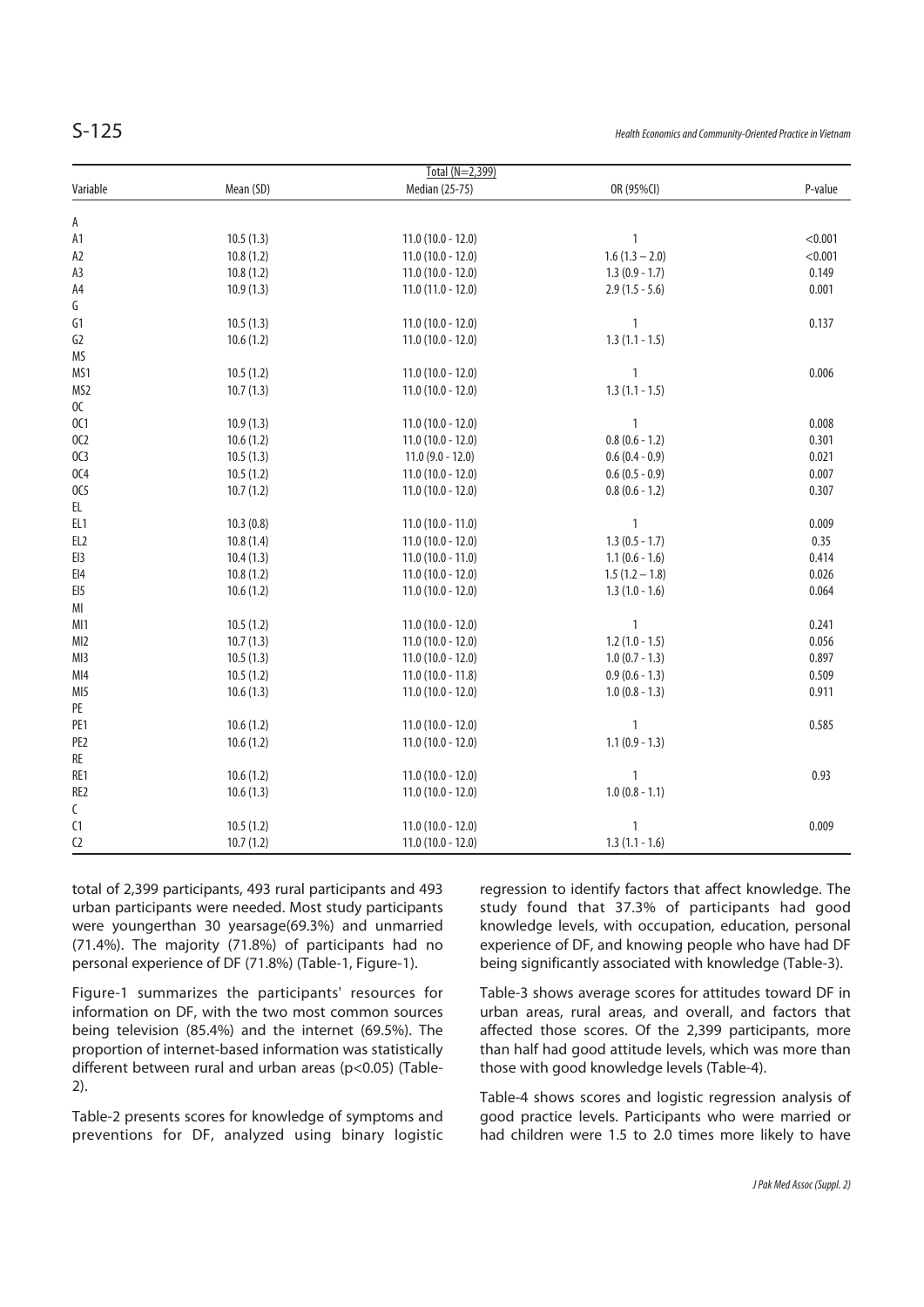| Urban $(n=493)$ |           |                   |                   |         |  |
|-----------------|-----------|-------------------|-------------------|---------|--|
| Variable        | Mean (SD) | Median (25-75)    | OR (95%CI)        | P-value |  |
| Α               |           |                   |                   |         |  |
| A1              | 6.6(1.6)  | $7.0 (5.0 - 8.0)$ | $\mathbf{1}$      | < 0.001 |  |
| A <sub>2</sub>  | 6.2(1.7)  | $6.0 (5.0 - 8.0)$ | $1.5(1.2 - 1.9)$  | < 0.001 |  |
| A3              | 5.9(1.7)  | $6.0 (4.0 - 7.3)$ | $1.2(0.8 - 1.7)$  | 0.428   |  |
|                 |           |                   |                   |         |  |
| A4<br>G         | 5.8(1.8)  | $6.0 (4.5 - 7.5)$ | $3(1.3 - 7)$      | 0.011   |  |
|                 |           |                   |                   |         |  |
| G1              | 6.3(1.7)  | $7.0(5.0 - 8.0)$  | $\mathbf{1}$      | 0.025   |  |
| G <sub>2</sub>  | 6.5(1.6)  | $7.0(5.0 - 8.0)$  | $1.2(1 - 1.5)$    |         |  |
| MS              |           |                   |                   |         |  |
| MS1             | 6.5(1.6)  | $7.0(5.0 - 8.0)$  | $\mathbf{1}$      | 0.078   |  |
| MS <sub>2</sub> | 6.1(1.7)  | $6.0 (5.0 - 8.0)$ | $1.2(1 - 1.5)$    |         |  |
| OC              |           |                   |                   |         |  |
| 0C1             | 6.0(1.7)  | $6.0 (5.0 - 8.0)$ | $\mathbf{1}$      | 0.027   |  |
| 0C <sub>2</sub> | 6.3(1.8)  | $7.0(5.0 - 8.0)$  | $0.7(0.5 - 1.2)$  | 0.195   |  |
| OC3             | 6.5(1.6)  | $7.0 (5.0 - 8.0)$ | $0.6(0.4 - 0.9)$  | 0.027   |  |
| 0C4             | 6.6(1.6)  | $7.0(6.0 - 8.0)$  | $0.6(0.4 - 0.9)$  | 0.009   |  |
| OC5             | 6.1(1.7)  | $6.0 (5.0 - 8.0)$ | $0.7(0.4 - 1.1)$  | 0.148   |  |
| EL              |           |                   |                   |         |  |
| EL1             | 5.9(1.7)  | $6.0(5.0 - 8.0)$  | $\mathbf{1}$      | 0.002   |  |
| EL <sub>2</sub> | 5.8(1.7)  | $6.0 (5.0 - 7.0)$ | $1.6(0.4-6.0)$    | 0.463   |  |
| EI3             | 6.5(1.7)  | $7.0(5.0 - 8.0)$  | $3.1(0.9 - 10.2)$ | 0.061   |  |
| EI4             | 6.5(1.6)  | $7.0(5.0 - 8.0)$  | $3.1(1.0 - 10.4)$ | 0.061   |  |
| EI <sub>5</sub> | 6.3(1.7)  | $7.0 (5.0 - 8.0)$ | $2.8(0.8 - 9.2)$  | 0.091   |  |
| MI              |           |                   |                   |         |  |
| MI1             | 6.5(1.6)  | $7.0(5.0 - 8.0)$  | $\mathbf{1}$      | 0.267   |  |
| MI2             | 6.3(1.7)  | $7.0(5.0 - 8.0)$  | $1.3(1.0 - 1.6)$  | 0.038   |  |
| MI3             | 6.2(1.8)  | $6.0 (5.0 - 8.0)$ | $1.0(0.7 - 1.4)$  | 0.883   |  |
| MI4             | 6.4(1.7)  | $7.0(5.0 - 8.0)$  | $1.0(0.7 - 1.4)$  | 0.858   |  |
| MI <sub>5</sub> | 6.6(1.6)  | $7.0 (6.0 - 8.0)$ | $1.0(0.8 - 1.3)$  | 0.98    |  |
| PE              |           |                   |                   |         |  |
| PE <sub>1</sub> | 6.4(1.7)  | $7.0(5.0 - 8.0)$  | 1                 | 0.432   |  |
| PE <sub>2</sub> |           | $7.0 (5.0 - 8.0)$ | $1.1(0.9 - 1.3)$  |         |  |
| RE              | 6.5(1.6)  |                   |                   |         |  |
|                 |           |                   |                   |         |  |
| RE1             | 6.4(1.7)  | $7.0 (5.0 - 8.0)$ | $\mathbf{1}$      | 0.561   |  |
| RE <sub>2</sub> | 6.4(1.6)  | $7.0(5.0 - 8.0)$  | $1(0.9 - 1.3)$    |         |  |
| C               |           |                   |                   |         |  |
| C1              | 6.5(1.6)  | $7.0(5.0 - 8.0)$  | $\mathbf{1}$      | 0.017   |  |
| C <sub>2</sub>  | 6.2(1.7)  | $6.0 (5.0 - 8.0)$ | $1.3(1.1 - 1.7)$  |         |  |
|                 |           | Rural (n= 1,906)  |                   |         |  |
| Variable        | Mean (SD) | Median (25-75)    | OR (95%CI)        | P-value |  |
|                 |           |                   |                   |         |  |
| А               |           |                   |                   |         |  |
| A1              | 6.6(1.6)  | $7.0(6.0 - 8.0)$  | $\mathbf{1}$      | 0.007   |  |
| A2              | 6.2(1.6)  | $6.0 (5.0 - 8.0)$ | $0.6(0.4 - 0.9)$  | 0.014   |  |
| A3              | 6.1(1.7)  | $6.0 (5.0 - 8.0)$ | $0.5(0.3 - 0.9)$  | 0.022   |  |
| A4              | 5.6(1.6)  | $6.0 (4.3 - 7.0)$ | $0.4(0.2 - 0.9)$  | 0.032   |  |
| G               |           |                   |                   |         |  |
| G1              | 6.3(1.6)  | $7.0(5.0 - 8.0)$  | $\mathbf{1}$      | 0.459   |  |
| G <sub>2</sub>  | 6.4(1.6)  | $7.0(5.0 - 8.0)$  | $1.2(0.8 - 1.7)$  |         |  |
| MS              |           |                   |                   |         |  |
| MS1             | 6.6(1.5)  | $7.0 (6.0 - 8.0)$ | $\mathbf{1}$      | < 0.001 |  |
| MS <sub>2</sub> | 6.0(1.7)  | $6.0 (5.0 - 7.5)$ | $0.5(0.3 - 0.7)$  |         |  |

Table-4: Scores and binary logistic regression analysis related to practice levels (good vs. poor) [N = 2,399].

Contd. on next page>>>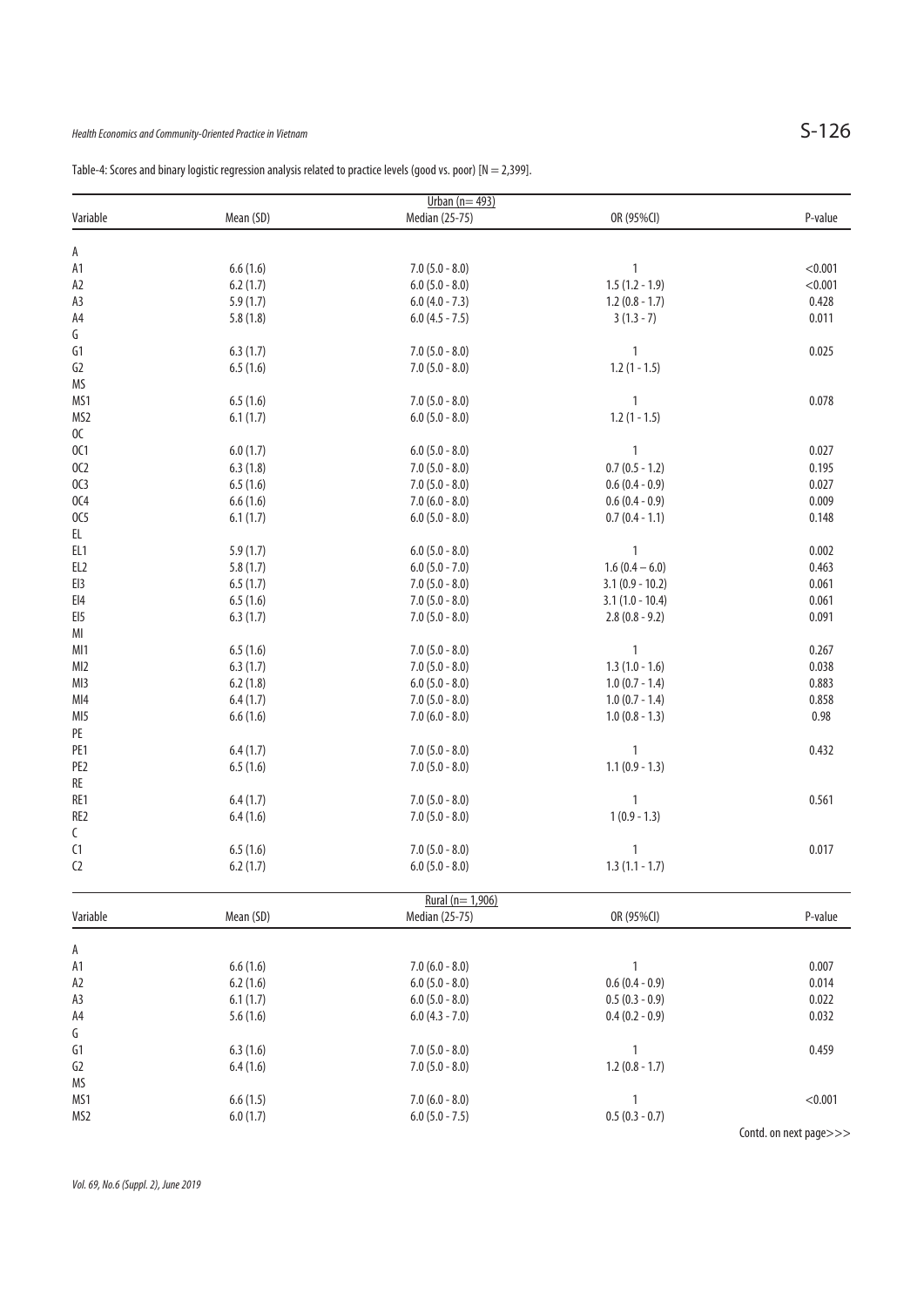| 6.5(1.6)<br>6.2(1.7)<br>6.2(1.5)<br>5.8(1.6)<br>6.6(1.6)<br>6.3(1.6)<br>6.6(1.5)<br>6.2(1.6)<br>6.5(1.6)<br>6.5(1.5)<br>6(1.7)<br>Mean (SD) | $7.0(6.0 - 8.0)$<br>$6.0 (5.0 - 8.0)$<br>$6.0 (5.0 - 8.0)$<br>$5.5(5.0 - 7.0)$<br>$7.0(6.0 - 8.0)$<br>$7.0(5.0 - 8.0)$<br>$7.0(6.0 - 8.0)$<br>$6.0 (5.0 - 8.0)$<br>$7.0(5.0 - 8.0)$<br>$7.0(6.0 - 8.0)$<br>$6.0 (5.0 - 8.0)$<br>Total (N=2,399)<br>Median (25-75) | $\mathbf{1}$<br>0.143<br>$0.7(0.5 - 1.0)$<br>0.078<br>0.143<br>$0.6(0.3 - 1.2)$<br>$0.6(0.2 - 1.6)$<br>0.286<br>$1.2(0.7 - 2.1)$<br>0.506<br>0.024<br>1<br>$1.7(1.1 - 2.6)$<br>0.162<br>1<br>$1.3(0.9 - 1.9)$<br>0.001<br>1<br>$0.5(0.3 - 0.7)$<br>OR (95%CI)<br>P-value |                                                                                                                                                                                                                                    |
|---------------------------------------------------------------------------------------------------------------------------------------------|-------------------------------------------------------------------------------------------------------------------------------------------------------------------------------------------------------------------------------------------------------------------|--------------------------------------------------------------------------------------------------------------------------------------------------------------------------------------------------------------------------------------------------------------------------|------------------------------------------------------------------------------------------------------------------------------------------------------------------------------------------------------------------------------------|
|                                                                                                                                             |                                                                                                                                                                                                                                                                   |                                                                                                                                                                                                                                                                          |                                                                                                                                                                                                                                    |
|                                                                                                                                             |                                                                                                                                                                                                                                                                   |                                                                                                                                                                                                                                                                          |                                                                                                                                                                                                                                    |
|                                                                                                                                             |                                                                                                                                                                                                                                                                   |                                                                                                                                                                                                                                                                          |                                                                                                                                                                                                                                    |
|                                                                                                                                             |                                                                                                                                                                                                                                                                   |                                                                                                                                                                                                                                                                          |                                                                                                                                                                                                                                    |
|                                                                                                                                             |                                                                                                                                                                                                                                                                   |                                                                                                                                                                                                                                                                          |                                                                                                                                                                                                                                    |
|                                                                                                                                             |                                                                                                                                                                                                                                                                   |                                                                                                                                                                                                                                                                          |                                                                                                                                                                                                                                    |
|                                                                                                                                             |                                                                                                                                                                                                                                                                   |                                                                                                                                                                                                                                                                          |                                                                                                                                                                                                                                    |
|                                                                                                                                             |                                                                                                                                                                                                                                                                   |                                                                                                                                                                                                                                                                          |                                                                                                                                                                                                                                    |
|                                                                                                                                             |                                                                                                                                                                                                                                                                   |                                                                                                                                                                                                                                                                          |                                                                                                                                                                                                                                    |
|                                                                                                                                             |                                                                                                                                                                                                                                                                   |                                                                                                                                                                                                                                                                          |                                                                                                                                                                                                                                    |
|                                                                                                                                             |                                                                                                                                                                                                                                                                   |                                                                                                                                                                                                                                                                          |                                                                                                                                                                                                                                    |
|                                                                                                                                             |                                                                                                                                                                                                                                                                   |                                                                                                                                                                                                                                                                          |                                                                                                                                                                                                                                    |
|                                                                                                                                             |                                                                                                                                                                                                                                                                   |                                                                                                                                                                                                                                                                          |                                                                                                                                                                                                                                    |
|                                                                                                                                             |                                                                                                                                                                                                                                                                   |                                                                                                                                                                                                                                                                          |                                                                                                                                                                                                                                    |
|                                                                                                                                             |                                                                                                                                                                                                                                                                   |                                                                                                                                                                                                                                                                          |                                                                                                                                                                                                                                    |
|                                                                                                                                             |                                                                                                                                                                                                                                                                   |                                                                                                                                                                                                                                                                          |                                                                                                                                                                                                                                    |
|                                                                                                                                             |                                                                                                                                                                                                                                                                   |                                                                                                                                                                                                                                                                          |                                                                                                                                                                                                                                    |
|                                                                                                                                             |                                                                                                                                                                                                                                                                   |                                                                                                                                                                                                                                                                          |                                                                                                                                                                                                                                    |
| 6.3(1.7)                                                                                                                                    | $7.0(5.0 - 8.0)$                                                                                                                                                                                                                                                  | $2.7(1.0 - 7.0)$<br>0.041                                                                                                                                                                                                                                                |                                                                                                                                                                                                                                    |
|                                                                                                                                             |                                                                                                                                                                                                                                                                   |                                                                                                                                                                                                                                                                          |                                                                                                                                                                                                                                    |
|                                                                                                                                             |                                                                                                                                                                                                                                                                   |                                                                                                                                                                                                                                                                          |                                                                                                                                                                                                                                    |
|                                                                                                                                             |                                                                                                                                                                                                                                                                   |                                                                                                                                                                                                                                                                          |                                                                                                                                                                                                                                    |
|                                                                                                                                             |                                                                                                                                                                                                                                                                   | $\mathbf{1}$                                                                                                                                                                                                                                                             |                                                                                                                                                                                                                                    |
|                                                                                                                                             |                                                                                                                                                                                                                                                                   |                                                                                                                                                                                                                                                                          |                                                                                                                                                                                                                                    |
|                                                                                                                                             |                                                                                                                                                                                                                                                                   |                                                                                                                                                                                                                                                                          |                                                                                                                                                                                                                                    |
|                                                                                                                                             |                                                                                                                                                                                                                                                                   |                                                                                                                                                                                                                                                                          |                                                                                                                                                                                                                                    |
|                                                                                                                                             |                                                                                                                                                                                                                                                                   |                                                                                                                                                                                                                                                                          |                                                                                                                                                                                                                                    |
|                                                                                                                                             |                                                                                                                                                                                                                                                                   |                                                                                                                                                                                                                                                                          |                                                                                                                                                                                                                                    |
|                                                                                                                                             |                                                                                                                                                                                                                                                                   |                                                                                                                                                                                                                                                                          |                                                                                                                                                                                                                                    |
|                                                                                                                                             | 5.8(1.7)<br>6.5(1.5)<br>5.9(1.8)<br>6.8(1.4)<br>5.6(1.6)<br>5.8(1.5)<br>5.9(2.0)<br>6.5(1.6)<br>6.6(1.4)                                                                                                                                                          | $6.0(4.3 - 7.0)$<br>$7.0(6.0 - 8.0)$<br>$6.0(4.0 - 7.0)$<br>$7.0(6.0 - 8.0)$<br>$6.0 (4.0 - 7.0)$<br>$6.0$ (4.8 - 7.0)<br>$6.0$ (4.0 - 8.0)<br>$7.0(5.0 - 8.0)$<br>$7.0(6.0 - 8.0)$                                                                                      | < 0.001<br>1<br>0.038<br>$2.0(1.0 - 3.7)$<br>$1.4(0.6 - 3.0)$<br>0.406<br>$3.5(1.9 - 6.3)$<br>$\bf{0}$<br>$0.8(0.4 - 1.7)$<br>0.527<br>0.123<br>0.14<br>$2.3(0.8 - 6.9)$<br>$3.3(1.3 - 8.4)$<br>0.011<br>$3.1(1.2 - 8.0)$<br>0.018 |

| А                 |          |                   |                  |                        |
|-------------------|----------|-------------------|------------------|------------------------|
| A1                | 6.6(1.6) | $7.0(6.0 - 8.0)$  |                  | < 0.001                |
| A <sub>2</sub>    | 6.2(1.7) | $6.0 (5.0 - 8.0)$ | $0.6(0.5 - 0.8)$ | < 0.001                |
| A3                | 5.9(1.7) | $6.0 (5.0 - 8.0)$ | $0.5(0.3 - 0.6)$ | < 0.001                |
| A4                | 5.7(1.7) | $6.0 (4.0 - 7.0)$ | $0.4(0.2 - 0.7)$ | 0.001                  |
| G                 |          |                   |                  |                        |
| G1                | 6.3(1.7) | $7.0(5.0 - 8.0)$  | 1                | 0.003                  |
| G <sub>2</sub>    | 6.5(1.6) | $7.0(5.0 - 8.0)$  | $1.3(1.1 - 1.4)$ |                        |
| <b>MS</b>         |          |                   |                  |                        |
| MS1               | 6.5(1.6) | $7.0(6.0 - 8.0)$  |                  | < 0.001                |
| MS2               | 6.1(1.7) | $6.0 (5.0 - 8.0)$ | $0.6(0.5-0.7)$   |                        |
| 0C                |          |                   |                  |                        |
| 0C1               | 5.9(1.7) | $6.0(4.5 - 8.0)$  |                  | < 0.001                |
| 0C <sub>2</sub>   | 6.3(1.7) | $7.0(5.0 - 8.0)$  | $1.6(1.2 - 2.1)$ | 0.002                  |
| OC3               | 6.4(1.6) | $7.0(5.0 - 8.0)$  | $1.7(1.2 - 2.4)$ | 0.002                  |
| 0C <sub>4</sub>   | 6.6(1.6) | $7.0(6.0 - 8.0)$  | $2.2(1.7 - 2.8)$ | < 0.001                |
| 0C <sub>5</sub>   | 6.0(1.7) | $6.0 (5.0 - 8.0)$ | $1.0(0.7 - 1.5)$ | 0.894                  |
| EL                |          |                   |                  |                        |
| EL <sub>1</sub>   | 5.8(1.5) | $6.0(5.0 - 7.0)$  |                  | 0.003                  |
| EL <sub>2</sub>   | 5.9(1.8) | $6.0 (5.0 - 8.0)$ | $1.9(0.8 - 4.4)$ | 0.124                  |
| EI3               | 6.5(1.7) | $7.0(5.0 - 8.0)$  | $3.3(1.6 - 6.7)$ | 0.001                  |
| $E$ <sub>14</sub> | 6.5(1.5) | $7.0(6.0 - 8.0)$  | $3.2(1.6 - 6.7)$ | 0.002                  |
| EI <sub>5</sub>   | 6.3(1.7) | $7.0(5.0 - 8.0)$  | $2.9(1.4 - 5.9)$ | 0.004                  |
| MI                |          |                   |                  |                        |
| MI1               | 6.5(1.6) | $7.0(5.0 - 8.0)$  |                  | 0.001                  |
| MI <sub>2</sub>   | 6.2(1.7) | $7.0(5.0 - 8.0)$  | $0.7(0.6 - 0.9)$ | 0.002                  |
| MI3               | 6.2(1.7) | $6.0 (5.0 - 8.0)$ | $0.6(0.5 - 0.9)$ | 0.002                  |
|                   |          |                   |                  | Contd. on next page>>> |

J Pak Med Assoc (Suppl. 2)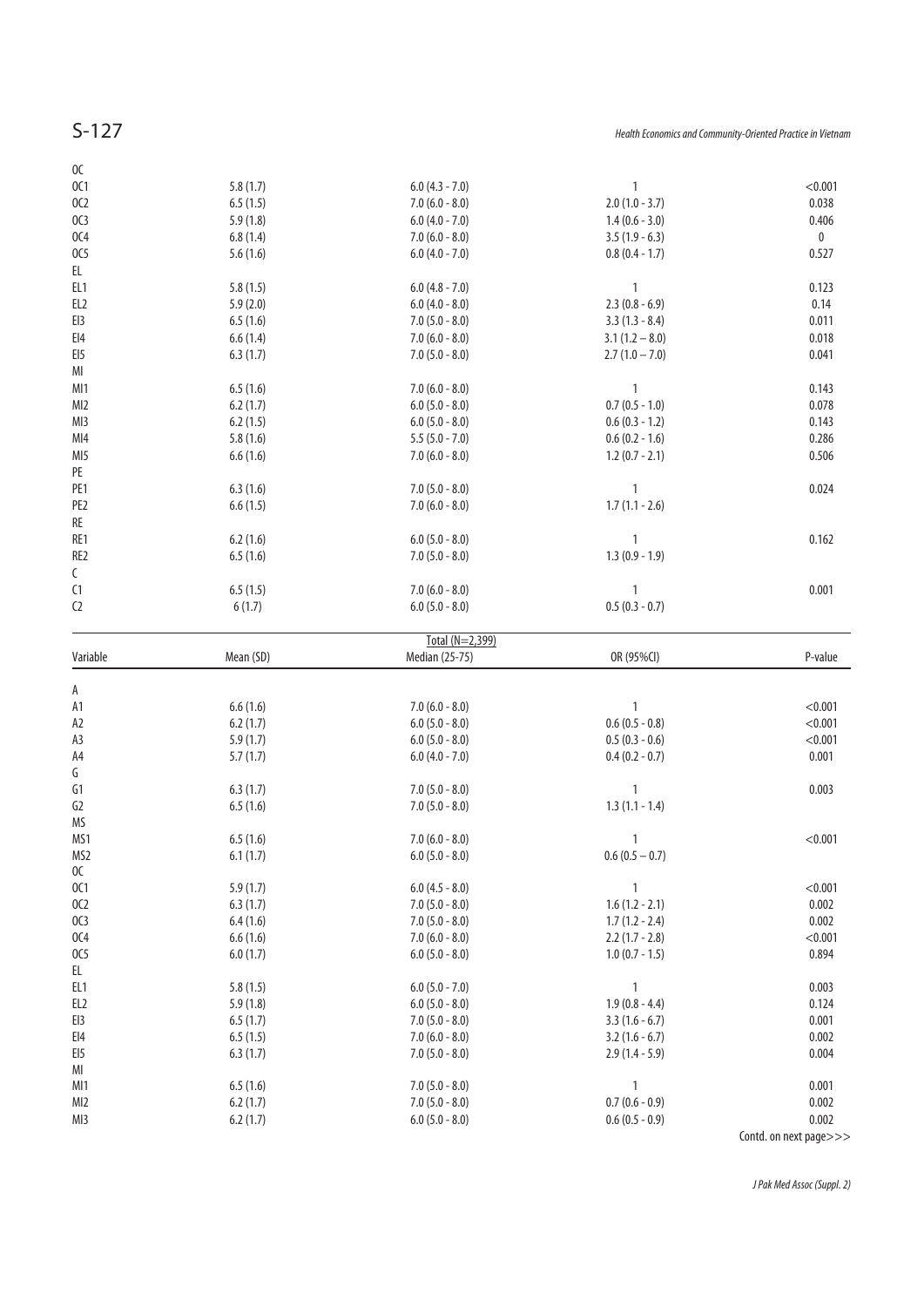| MI4             | 6.4(1.7) | $7.0(5.0 - 8.0)$  | $0.9(0.6 - 1.3)$ | 0.529 |
|-----------------|----------|-------------------|------------------|-------|
| MI5             | 6.6(1.6) | $7.0(6.0 - 8.0)$  | $1.1(0.8 - 1.4)$ | 0.56  |
| PE              |          |                   |                  |       |
| PE <sub>1</sub> | 6.4(1.7) | $7.0(5.0 - 8.0)$  |                  | 0.001 |
| PE <sub>2</sub> | 6.6(1.6) | $7.0(5.0 - 8.0)$  | $1.4(1.1 - 1.7)$ |       |
| RE              |          |                   |                  |       |
| RE1             | 6.4(1.7) | $7.0(5.0 - 8.0)$  |                  | 0.837 |
| RE <sub>2</sub> | 6.4(1.6) | $7.0(5.0 - 8.0)$  | $1.0(0.9 - 1.2)$ |       |
| $\mathsf{C}$    |          |                   |                  |       |
| C <sub>1</sub>  | 6.5(1.6) | $7.0(5.0 - 8.0)$  |                  | 0.001 |
| C <sub>2</sub>  | 6.1(1.7) | $6.0 (5.0 - 8.0)$ | $0.4(0.3 - 0.8)$ |       |
|                 |          |                   |                  |       |



Figure-1: Resources for information on DF.

Table-5: Correlations between knowledge, attitude, and practice scores.

| Spearman's rho |    | Urban      |            |            | Rural      |            |            |
|----------------|----|------------|------------|------------|------------|------------|------------|
|                |    | GK         | GA         | GP         | GK         | GA         | GP         |
| Urban          | GK | 1.000      | $0.189**$  | $0.507**$  | 0.013      | $-0.047$   | 0.019      |
|                | GA | $0.189***$ | 1.000      | $0.145***$ | $-0.016$   | 0.062      | $-0.047$   |
|                | GP | $0.507**$  | $0.145***$ | 1.000      | 0.011      | $-0.057$   | 0.048      |
| Rural          | GK | 0.013      | $-0.016$   | 0.011      | 1.000      | $0.201***$ | $0.484**$  |
|                | GA | $-0.047$   | 0.062      | $-0.057$   | $0.201***$ | 1.000      | $0.122***$ |
|                | GP | 0.019      | $-0.047$   | 0.048      | $0.484**$  | $0.122***$ | 1.000      |

(\*\*) P - Value <0.001.

good practice levels than unmarried people without children (Table-4).

Spearman correlations showed a positive relationship between good knowledge and good practices in both rural (rs=.484, p<.001) and urban areas (rs=.507, p<.001) (Table-5), while the correlation with good attitudes was much weaker.

### **Discussion**

In general, southern Vietnamese residents appeared

to lack knowledge of DF symptoms, especially joint pain and bone pain, with 71.9% and 86.1% incorrect answers, respectively, to these questions. This finding was consistent with other studies in Nepal, Jamaica, Thailand, India, and Pakistan.7,9,10,12 The gap in knowledge may be explained by three factors: the low proportion of individuals who have a history of dengue (28.2%); the similarity of DF symptoms with common causes of fever, such as influenza and typhoid, which are easily confused and so ignored;<sup>21</sup> and the relatively little official information provided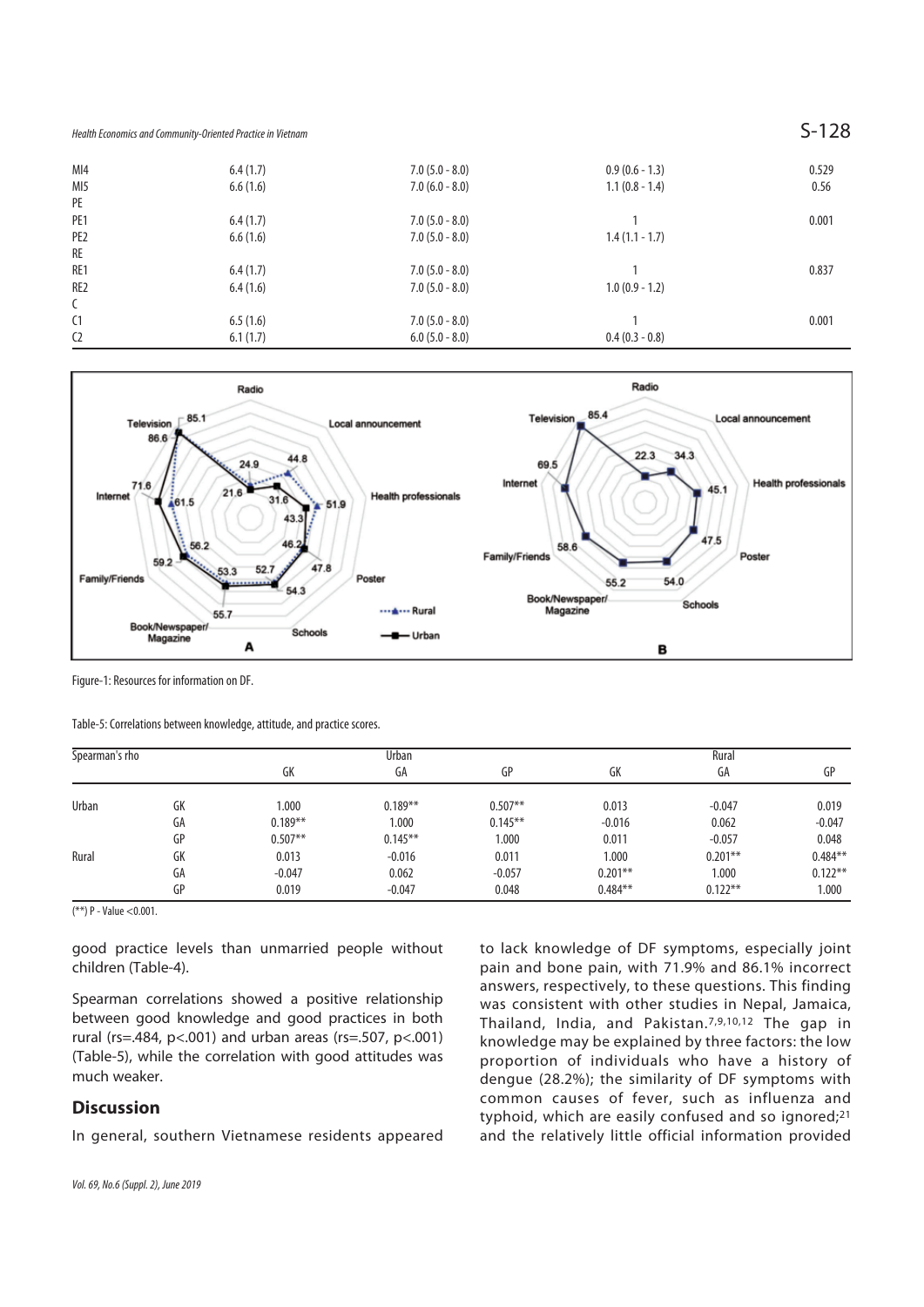### by schools (54%).

The relationship between school-supplied information and good knowledge can be seen in studies in Nepal7 and Jamaica,<sup>9</sup> and in the current study. The higher the percentage of respondents who were informed by schools, the higher the K-score obtained. Similar results from univariate logistic regression analysis in a study in Indonesia indicated that good knowledge was associated with education level, that those who obtained a higher level of education had better knowledge of DF8 Surprisingly, there was a significant difference in mean Kscore between rural and urban groups (p=0.025), with people living in rural areas having better knowledge than those in urban areas, despite the opposite being the case for A-scores.

In comparison with previous studies, the percentage of good A-scores in Vietnam (56.7%) was higher than in Indonesia (37%),8 but lower than in Nepal (83%).7 However, the proportion of participants who obtained good P-scores was 56.1%, higher than in Nepal, Indonesia, Jamaica, and Thailand.<sup>7-10</sup> The better DF-prevention practices in Vietnam might be due to communityoriented policies.22 Though not excelling in medical treatment, the Vietnamese government has focused on improving awareness of DF prevention with the motto "An ounce of prevention is worth a pound of cure." The positive effects of training strategies toward DF attitudes and self-practice was demonstrated by the results of the logistic regression. Individuals with good K-scores had 1.7 times higher than A-scores and 5.0 times higher than Pscores. The comparable figures from Indonesia were 2.7 times for A-scores and 2.2 times for P-scores. The growth of education and training and the dissemination of DF information appears to have led to better attitudes and practices.

Television, as expected, was the most common source of DF information, which is consistent with studies from Jamaica,<sup>9</sup> Laos,<sup>23</sup> Philippines,<sup>24</sup> Indonesia,<sup>8</sup> and Nepal.<sup>7,25</sup> Encouragingly, the internet was the second most common information source. The provision of information by healthcare professionals was higher than in Nepal (half vs. a third), $7$  but needs to improve in the future. The explosion of multimedia and digital materials in Vietnam in the last few years has created more avenues for disseminating information. Governments should consider television channels and web pages as essential means of education for raising public awareness about DF, while also increasing connections between patients and healthcare professionals.

This study has some limitations. Firstly, the study sample

was slightly skewed toward younger participants, who have more opportunities to access information than older people, leading to better knowledge and practice, but lower A-scores due to lack of experience of dengue. Secondly, desirability bias might be a factor in attitude responses, which was identified as an issue in studies in Indonesia and Nepal.7,8 This bias exists when participants give socially preferred answers to questions that do not reflect their real-world behaviors. To minimize this bias, the 5-point Likert scale was used instead of dichotomouschoice questions. Thirdly, socioeconomic status was not assessed in this study due to time constraints, although it was found in the study in Indonesia that this factor had a strong association with knowledge, attitudes, and practices.8

# **Conclusion**

The lack of knowledge regarding dengue indicates a target for future strategies. Education programmes should be designed to improve knowledge, attitudes, and preventive behaviours for DF in the community, prioritizing people's knowledge and coordinating community prevention activities. Such programmes will be important for gaining community support for the application of effective measures to prevent dengue virus infection, improving monitoring and healthcare-seeking behaviours, and better controlling outbreaks. At the same time, the link between individuals and health professionals is essential in national dengue prevention programmes.

**Acknowledgement:** We are indebted to staffs of Faculty of Pharmacy, Buon Ma Thuot University, and Lac Hong University for their support and co-operation during data collection.

**Disclaimer:** None to declare.

**Conflict of Interest:** None to declare.

**Funding Disclosure:** None to declare.

### **References**

- 1. World Health Organization. Communicable Disease Control, Prevention, and Eradication. Geneva, Switzerland: WHO Press, 2000.
- 2. World Health Organization. Dengue: Guidelines for Diagnosis, Treatment, Prevention and Control. Geneva, Switzerland: WHO Press, 2009; pp 147.
- 3. Bhatt S, Gething PW, Brady OJ, Messina JP, Farlow AW, Moyes CL, et al. The global distribution and burden of dengue. Nature 2013;496:504-7.
- 4. The World Health Organization. Dengue and severe dengue. News release. The WHO's Media Centre. [Online] 2018 [Cited 2018 August 15]. Available from URL: https://www.who.int/newsroom/fact-sheets/detail/dengue-and-severe-dengue
- 5. Hung TM, Clapham HE, Bettis AA, Cuong HQ, Thwaites GE, Wills